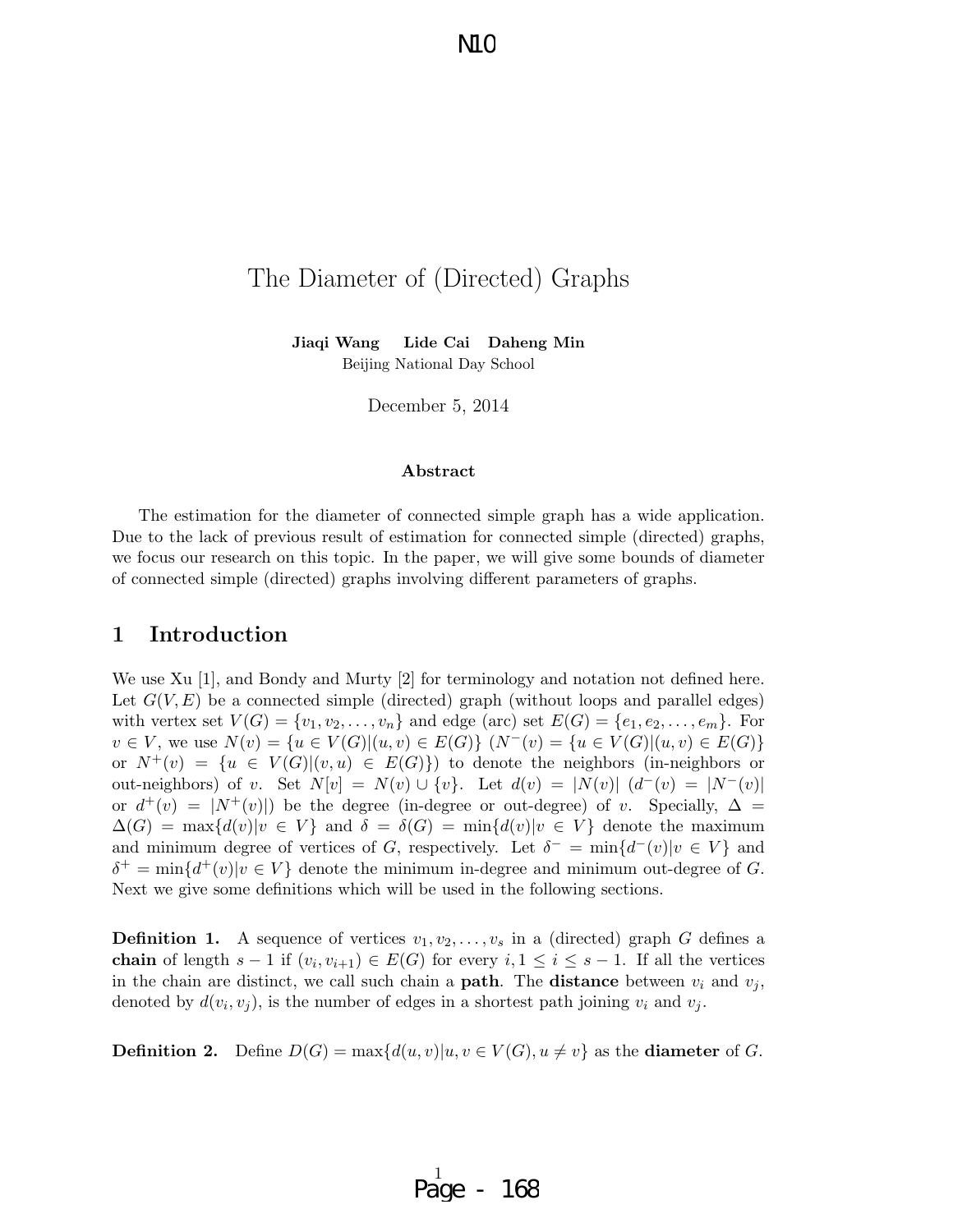**Definition 3.** Define  $\sigma(G) = \sum$  $u,v\in V(G),u\neq v$  $d(u, v)$ , and  $\mu(G) = \frac{1}{n(n-1)}\sigma(G)$  $=\frac{1}{\sqrt{2}}$  $n(n-1)$  $\sum$  $u, v \in V(G), u \neq v$  $d(u, v)$ . We call  $\mu(G)$  as the **average diameter** of G.

**Definition 4.** Given a graph  $G$ , define its line graph  $L(G)$  as a graph such that each vertex of  $L(G)$  represents an edge of G; and two vertices of  $L(G)$  are adjacent if and only if their corresponding edges share a common endpoint (are incident) in  $G$ .

**Definition 5.** Let  $e \in E(G)$ , with x, y as its vertices. Define  $\xi(e) = d(x) + d(y) - 2$ as the edge degree of e. Define  $\xi(G)$  as the minimum of G's edge degrees, thus,  $\xi(G)$  =  $\min\{\xi(e)|e\in E(G)\}.$ 

**Definition 6.** Let  $\emptyset \neq S \subseteq V(G)$  and  $\emptyset \neq B \subseteq E(G)$ . Define  $G - S$  as the graph by omitting all the edges or arcs relating to all the vertices of  $S$ , and  $G - B$  as the graph by omitting all the edges or arcs of B.

**Definition 7.** Let  $G(V, E)$  be a strongly connected directed graph. Define  $\overrightarrow{d}(u, v)$ **Definition**  $\cdots$  has  $\sigma(\cdot, E)$  be a satisfy connected an ecoded graph. Before  $\alpha(a, c)$  as the distance from u to v, and  $\overrightarrow{D}(G) = \max{\overrightarrow{d}(u, v)|u, v \in V(G), u \neq v}$  as the directed diameter of  $G$ .

Definition 8. Define

$$
\overrightarrow{\sigma}(G) = \sum_{u,v \in V(G), u \neq v} \overrightarrow{d}(u,v),
$$

and

$$
\overrightarrow{\mu}(G) = \frac{1}{n(n-1)} \overrightarrow{\sigma}(G) = \frac{1}{n(n-1)} \sum_{u,v \in V(G), u \neq v} \overrightarrow{d}(u,v).
$$

We call  $\overrightarrow{\mu}(G)$  as the **directed average diameter** of G.

**Definition 9.** For a one-vertex graph G, we define  $D(G) = 0$ .

**Definition 10.** Define  $\kappa(G)$  as the minimum number of vertices that we need to delete in order to disconnect G. Define  $\lambda(G)$  as the minimum number of edges that we need to delete in order to disconnect G. We call  $\kappa(G)$  the vertex connectivity of G,  $\lambda(G)$  the edge connectivity of G.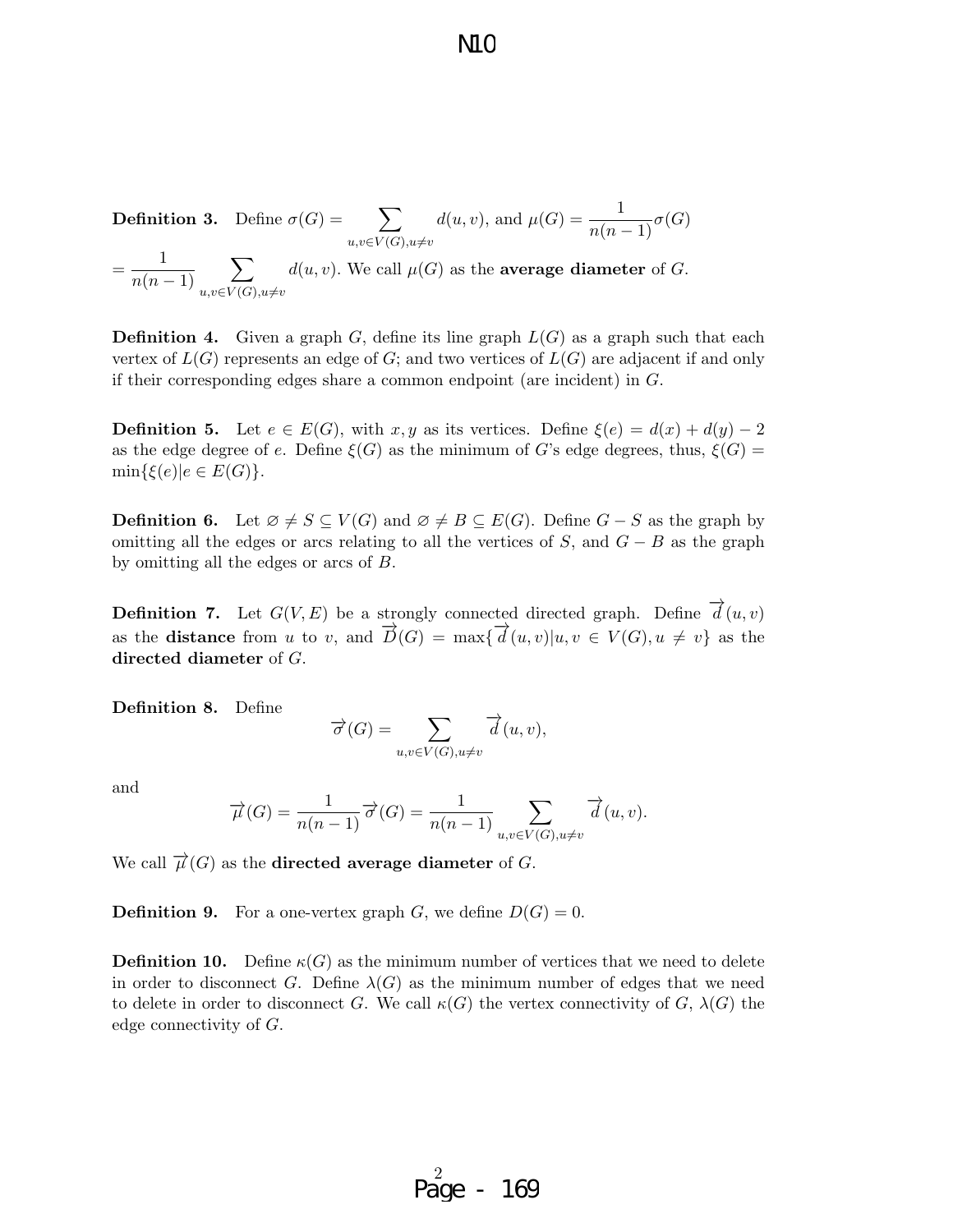N<sub>1</sub>C

**Notation.** We denote the combination of n things taken  $k$  at a time without repetition by  $\binom{n}{k}$ . Here,

$$
\binom{n}{k} = \frac{n!}{k!(n-k)!}.
$$

The diameter of a graph is a critical parameter in practical applications, for instance, when analyzing the performance and efficiency of a certain network, the maximum transmission delay, an essential factor, is actually the diameter in terms of graph theory. Therefore, estimations for the diameter of a graph has a practical significance. Also, the previous results, as is shown in [1] and [5], are based on graph theory characteristics only. We based our estimations on new perspectives like Hamilton cycles and line graphs. Moreover, we develop the previous results or give brand new estimations by certain characteristics.

## 2 Previous Results and Related Works

For the estimation of the diameter, reference [1] and other documents give the following results:

**Result 1.** (see [1]) Let  $G(V, E)$  be a strongly connected directed simple graph of order *n*. If  $n \geq 2$ , then

$$
\overrightarrow{D}(G) \ge \begin{cases} n-1, & \Delta = 1\\ \left\lceil \log_{\Delta}(n(\Delta - 1) + 1) \right\rceil - 1, & \Delta \ge 2 \end{cases}
$$

where  $\Delta = \max\{d^+(v), d^-(v)|v \in V\}.$ 

**Result 2.** (see [1]) Let  $G(V, E)$  be a connected undirected simple graph of order n. If  $n \geq 3$ , then

$$
D(G) \ge \begin{cases} \left\lfloor \frac{n}{2} \right\rfloor & , \Delta = 2 \\ \log_{\Delta - 1} \frac{(\Delta - 2)n + 2}{\Delta} & , \Delta \ge 3 \end{cases}.
$$

**Result 3.** (see [1]) Let  $G(V, E)$  be a connected undirected simple graph of order n. Then

$$
D(G) \le \frac{3n}{\delta + 1}.
$$

**Result 4.** (see [1]) Let  $G(V, E)$  be a connected undirected simple graph of order n and size m. Then

$$
m \le D + \frac{1}{2}(n - D + 4)(n - D + 1).
$$

$$
\overset{3}{\text{Page}} - 170
$$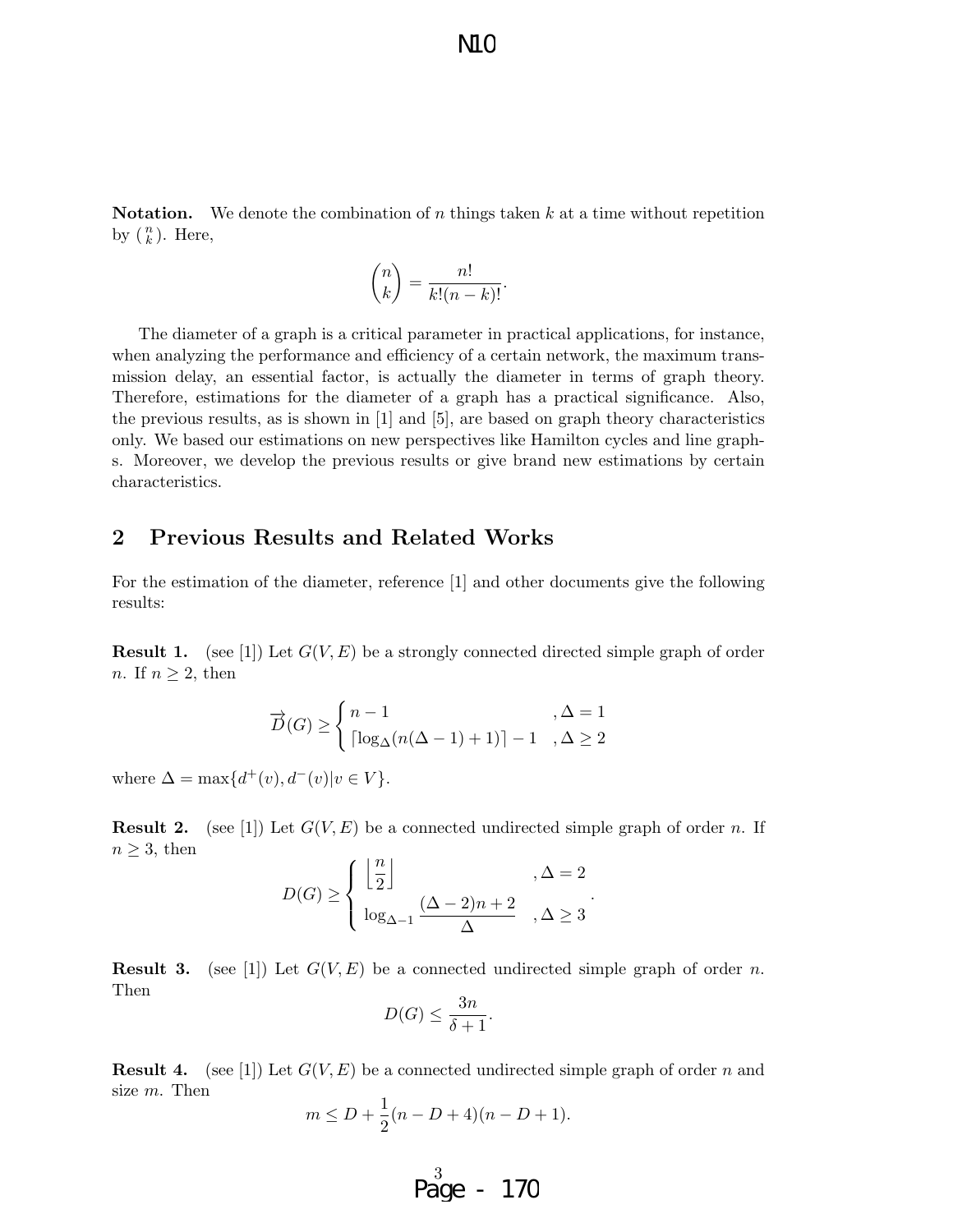Remark. Result 4 is equivalent to

$$
D(G) \le \frac{2n + 1 - \sqrt{8(m - n) + 17}}{2}.
$$

**Result 5.** (see [1]) Let  $G(V, E)$  be a connected undirected simple graph of order n and size m. Then

$$
\sigma(G) \ge 2n(n-1) - 2m.
$$

**Result 6.** (see [1]) Let  $G(V, E)$  be a strongly connected directed simple graph of order  $n$  and size  $m$ . Then

$$
\overrightarrow{\sigma}(G) \ge 2n(n-1) - m.
$$

**Result 7.** (see [1]) Let  $G(V, E)$  be a connected undirected simple graph of order n. Then

$$
\mu(G) \le \frac{n}{\delta + 1} + 2.
$$

## 3 Lemmas

In this Section, we will give some lemmas which will be used in the proofs of our results.

**Lemma 1.** (See [1]) Let  $G(V, E)$  be a connected undirected simple graph of order n. Then

$$
D(G) \leq n - 1.
$$

**Lemma 2.** (See [1]) Let  $G(V, E)$  be a simple graph and  $x, y \in V(G)$  with  $x \neq y$ . If there exists a chain of length  $t$ , then there exists a path whose length is not greater than  $t$ .

**Lemma 3.** (See [1]) Let  $G(V, E)$  be a connected simple (directed) graph of order at least 3. Assume  $x, y, z$  are three distinct vertices in  $V(G)$ . Then

$$
d(x, y) \le d(x, z) + d(z, y).
$$
  

$$
(\overrightarrow{d}(x, y) \le \overrightarrow{d}(x, z) + \overrightarrow{d}(z, y)).
$$

**Lemma 4.** Let  $G(V, E)$  be a connected undirected simple graph of order at least 2. Then  $L(G)$  is a connected graph, and

$$
D(G) - 1 \le D(L(G)) \le D(G) + 1.
$$

**Proof.** If  $|V(G)| = 2$ , then  $D(G) = 1$ , and  $D(L(G)) = 0$ . So we will assume  $|V(G)| \geq 3$ . Let  $e_1, e_2 \in E(G)$  with  $e_1 \neq e_2$ . Since  $e_1 \neq e_2$ , there are two distinct vertices x, y of G such that x and y are end-vertex of  $e_1$  and  $e_2$ , respectively.

$$
Page - 171
$$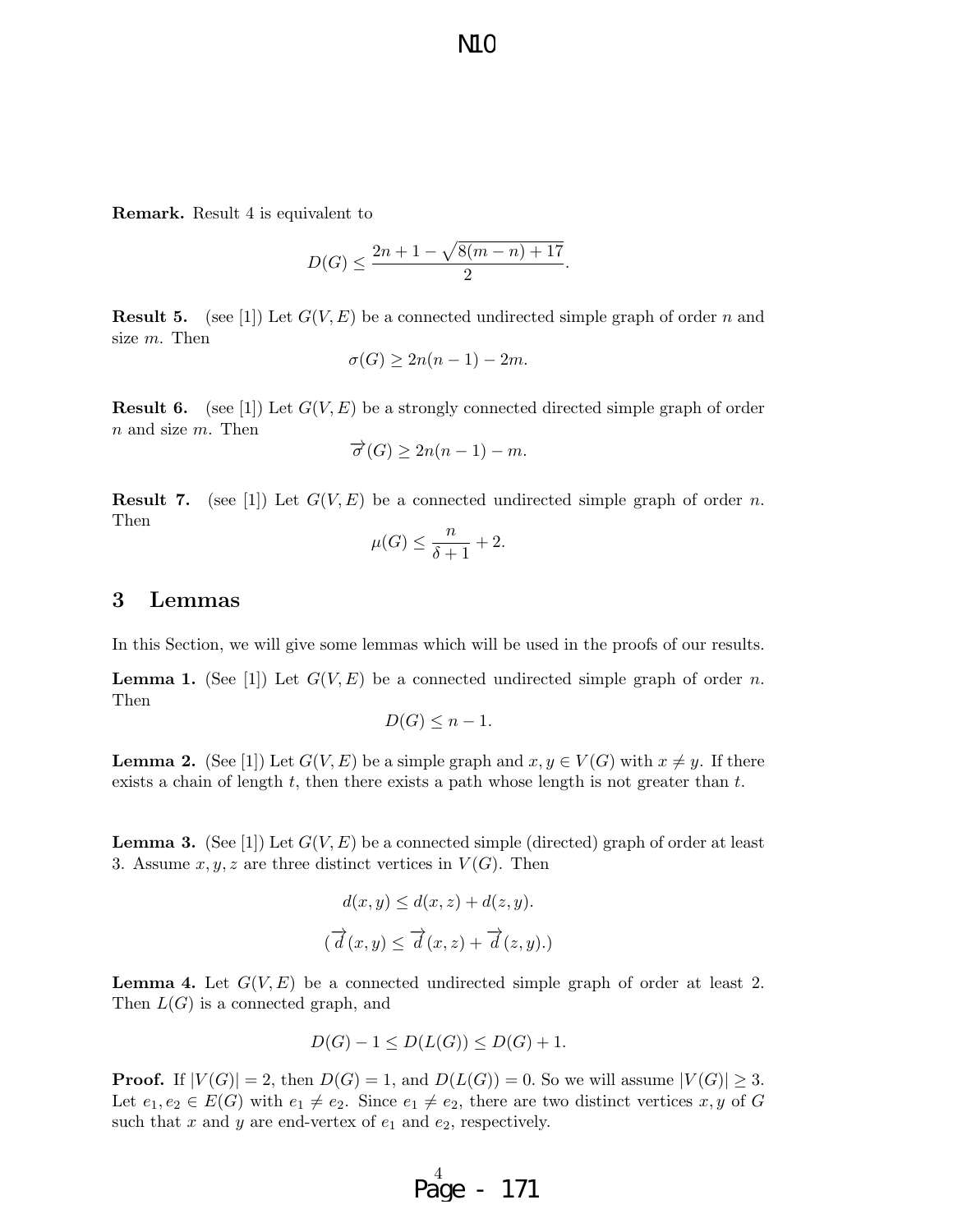By the definition of diameter, there is a path  $P(w_1, w_2, \ldots, w_m)$  connecting x, y of length no larger than  $D(G)$ . Then  $P(e_1,(w_1,w_2),(w_2,w_3),\ldots,(w_{m-1},w_m),e_2)$  is a chain in  $L(G)$  which connects  $e_1, e_2$  of length no larger than  $D(G)+1$ . By Lemma 2,  $d(e_1, e_2) \le$  $D(G) + 1$  which implies that  $L(G)$  is a connected graph and  $D(L(G)) \leq D(G) + 1$ .

Suppose  $D(L(G)) \leq D(G) - 2$ . Since  $G(V, E)$  is a connected graph, for any distinct vertices  $x, y \in V(G)$ , there are  $e_1, e_2 \in E(G)$  with  $e_1 \neq e_2$  such that x and y are endpoints of  $e_1$  and  $e_2$ , respectively. By the definition of diameter, the length of the chain  $P(e_1,(w_1,w_2),(w_2,w_3),\ldots,(w_{m-1},w_m),e_2)$  is not greater than  $D(G)-2$ . It follows that  $P(x, w_1, w_2, \ldots, w_m, y)$  is a chain connecting x, y whose length is not greater than  $D(G)-1$ . By Lemma 2,  $D(G) \leq D(G)-1$ , a contradiction. Hence  $D(L(G)) \geq D(G)-1$ . So,

$$
D(G) - 1 \le D(L(G)) \le D(G) + 1.
$$

 $\Box$ 

Now, we are introducing a famous algorithm in graph theory——breadth first search algorithm. It is an algorithm that can mark the vertices of the graph and is normally used to calculate the distance between the vertices. (see [2]).

#### Breadth First Search Algorithm.

#### Algorithm. BREADTH-FIRST SEARCH (BFS) (see [2])

INPUT: a connected graph  $G(r)$ .

OUTPUT: an r-tree T in G with predecessor function p, a level function l such that  $l(v) = d(r, v)$  for all  $v \in V$ , and a time function t

1: set  $i := 0$  and  $Q := \varnothing$ 2: increment i by 1 3: colour r black 4: set  $l(r) := 0$  and  $t(r) := i$ 5: append r to Q 6: while  $Q$  is nonempty do 7: consider the head x of Q 8: if x has an uncoloured neighbour y then 9: increment i by 1 10: colour y black 11: set  $p(y) := x, l(y) := l(x) + 1$  and  $t(y) := i$ 12: append y to Q 13: else 14: remove y from Q 15: end if 16: end while 17: return  $(p, l, t)$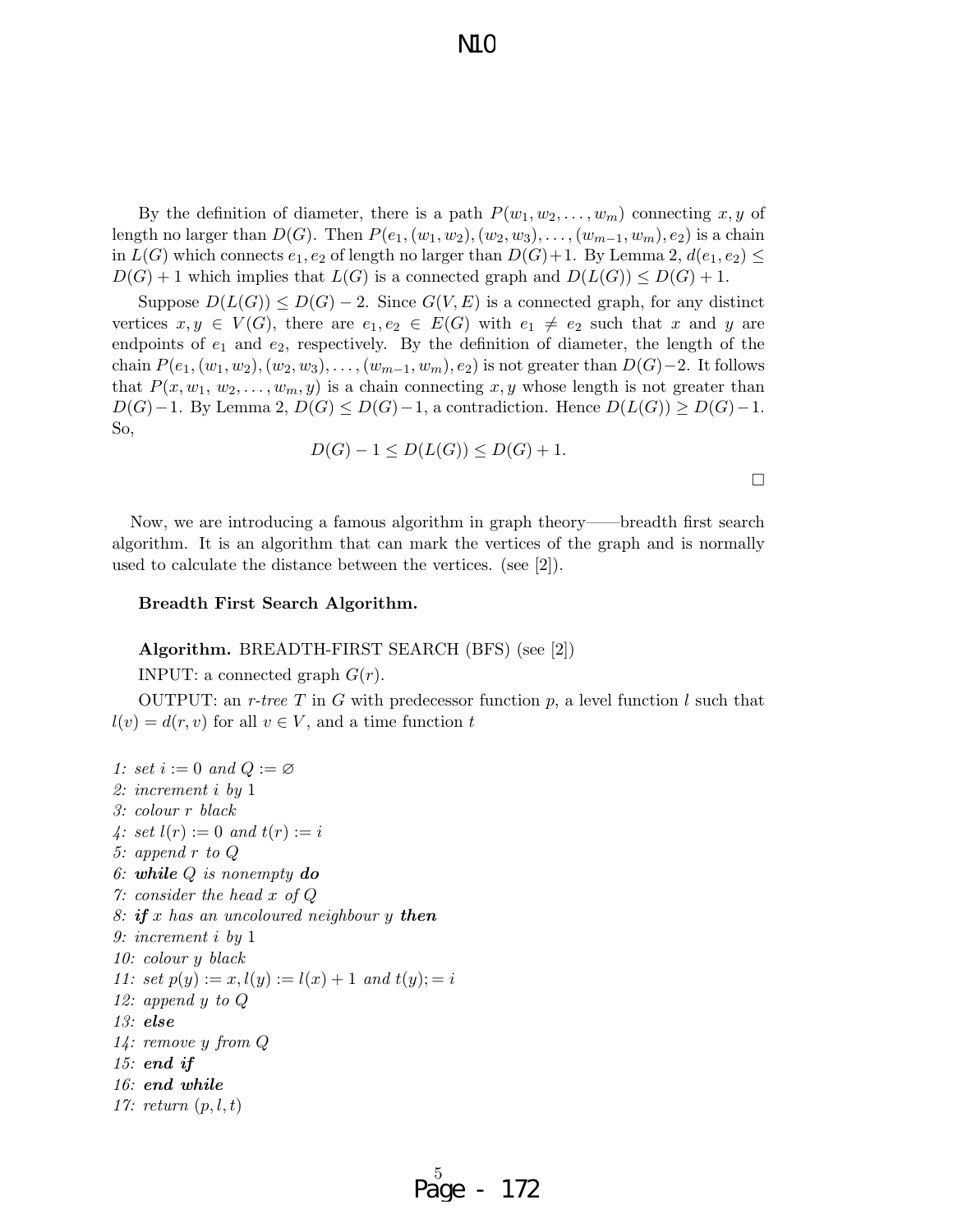The spanning tree  $T$  returned by BFS is called a *breadth-first search tree*, or *BFS-tree*, of G.

**Lemma 5.** (see [2]) Let T be a BFS-tree of a connected graph G, with root r. Then every edge of G joins vertices on the same or consecutive levels of T; that is,  $|l(u) - l(v)| \leq 1$ , for all  $uv \in E$ .

**Lemma 6.** (see [2]) Let G be a connected graph. Then the values of the level function l returned by BFS are the distances in G from the root r:  $L(v) = d(r, v)$ , for all  $v \in V$ .

**Definition 10.** Let  $G(V, E)$  be a connected undirected simple graph. We pick a vertex  $r \in V(G)$  as the root. We run the breadth-first search algorithm. When it ends, we define  $F_i = \{u | l(u) = i\}, f_i = |F_i|$ . Denote the set of all the edges from  $F_i$  to  $F_{i+1}$  by  $T_i$ .

**Lemma 7.** Let  $G(V, E)$  be a connected undirected simple graph with  $D = D(G) \geq 2$ . Then for any  $i \in \{0, 1, \ldots, D-2\}$ , we have

$$
f_i + f_{i+1} + f_{i+2} \ge \delta + 1.
$$

**Proof.** Let  $i \in \{0, 1, ..., D-2\}$ . Denote the set of all edges of the vertices in  $F_{i+1}$  by  $E_{i+1}$ . Then

$$
(f_{\frac{i+1}{2}}) \ge |E_{i+1} - T_i - T_{i+1}|
$$
  
= |E\_{i+1}| - |T\_i| - |T\_{i+1}|  

$$
\ge ((\sum_{x \in F_{i+1}} d(x)) - (f_{\frac{i+1}{2}})) - |T_i| - |T_{i+1}|
$$
  

$$
\ge (\delta f_{i+1} - (f_{\frac{i+1}{2}})) - |T_i| - |T_{i+1}|.
$$

Namely,

$$
|T_i| + |T_{i+1}| \ge \delta f_{i+1} - 2\binom{f_{i+1}}{2}
$$
  
=  $(\delta + 1)f_{i+1} - f_{i+1}^2$ .

For any  $x \in F_{i+1}$ , denote  $|N(x) \cap F_i|$  by  $d'(x)$ , and  $|N(x) \cap F_{i+2}|$  by  $d''(x)$ . It follows that

$$
\sum_{x \in F_{i+1}} d'(x) = |T_i|, \sum_{x \in F_{i+1}} d''(x) = |T_{i+1}|.
$$

Therefore,

$$
f_i \ge \max\{d'(x)|x \in F_{i+1}\} \ge \frac{\sum_{x \in F_{i+1}} d'(x)}{f_{i+1}} = \frac{|T_i|}{f_{i+1}}.
$$

$$
\sum_{f_{i+2} \ge \max\{d''(x)|x \in F_{i+1}\}} \ge \frac{\sum_{x \in F_{i+1}} d''(x)}{f_{i+1}} = \frac{|T_{i+1}|}{f_{i+1}}
$$

6 Page - 173

.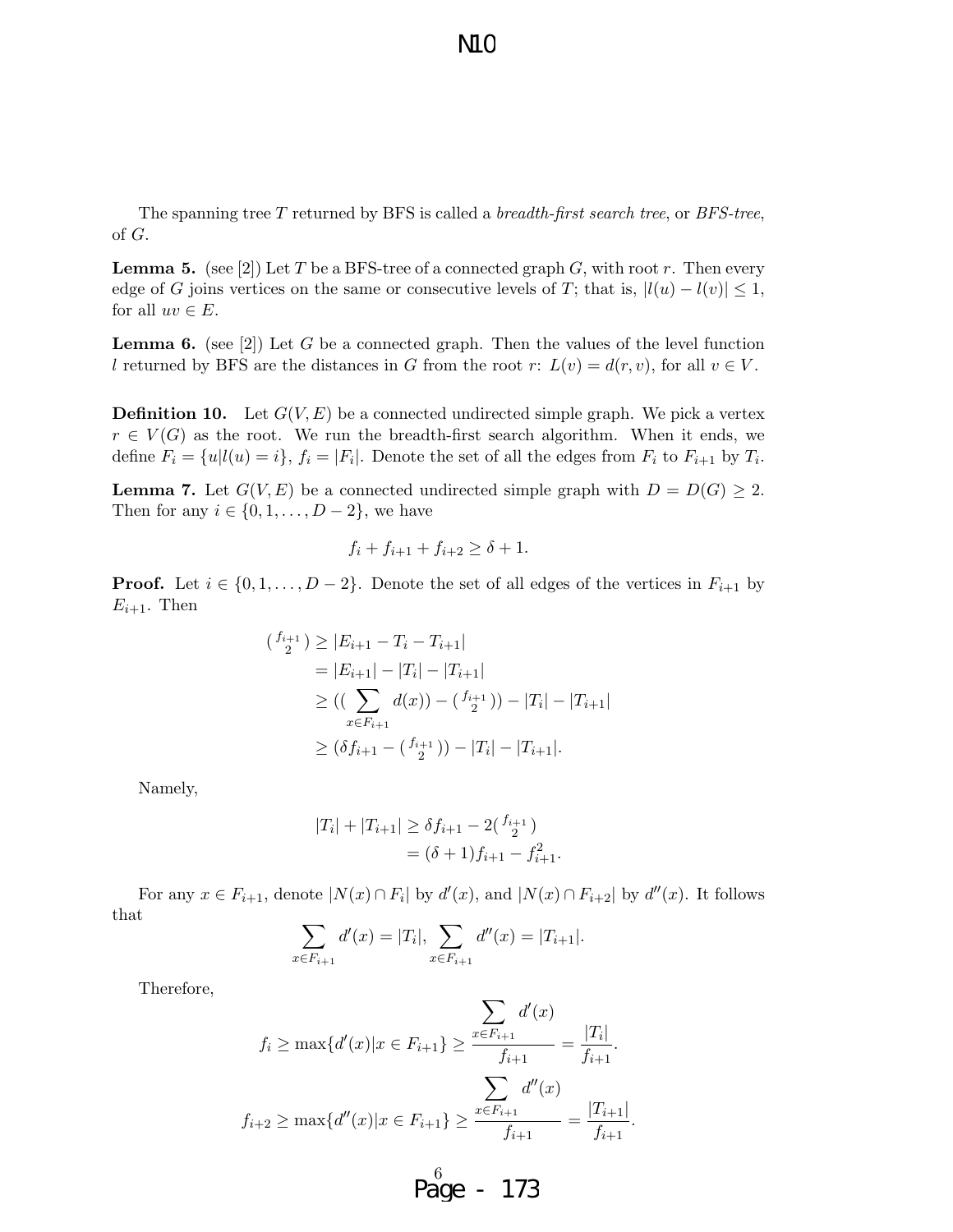N10

$$
f_{i+1} = f_{i+1}.
$$

By summing the above formulas,

$$
f_i + f_{i+1} + f_{i+2} \ge \frac{|T_i| + |T_{i+1}|}{f_{i+1}} + f_{i+1}
$$
  
\n
$$
\ge \frac{(\delta + 1)f_{i+1} - f_{i+1}^2}{f_{i+1}} + f_{i+1}
$$
  
\n
$$
= \delta + 1.
$$

 $\Box$ 

## 4 The Diameter of Graphs

In this chapter, we give some bounds of diameter in connected undirected simple graphs. For  $v \in V(G)$ , denote  $N(v) = \{u| vu \in E(G)\}\$ and  $N[v] = N(v) \cup \{v\}.$ 

**Theorem 1.** Let  $G(V, E)$  be a connected graph of order n. Then

$$
D(G) \le n - \Delta + 1.
$$

**Proof.** Let  $v \in V(G)$  with  $d(v) = \Delta$ . If  $|N[v]| = n$ , then  $D(G) \leq 2$ . So we will assume that  $|N[v]| < n$  in the following proof.

Assume that  $G - N[v] = G^*$ . Also assume that  $G^*$  is the union of k connected components  $G_1, G_2, \ldots, G_k$ . Since G is connected, there is an edge between  $N(v)$  and  $G_i, i = 1, 2, \ldots, k.$ 

Let  $x, y$  be two distinct vertices of G. We will complete the proof by considering the following five cases.

(i)  $x = v$  and  $y \in N(v)$ . Then  $d(x, y) = 1$ . (ii)  $x = u$  and  $y \in V(G_j), j \in \{1, 2, ..., k\}$ . In the case

$$
d(x,y) \le 2 + D(G_j) \le 2 + |V(G_j)| - 1 \le |V(G^*)| + 1 = n - d(v).
$$

(iii)  $x \in N(v)$  and  $y \in V(G_i), j \in \{1, 2, ..., k\}.$ 

In this case, the path from x to y can reach v first, then reach one of the vertices in  $G_j$  that is a adjacent vertex to  $N(v)$ , and finally reach y. Therefore,

$$
d(x, y) \le 3 + D(G_j) \le 3 + n - d(v) - 2 = n - d(v) + 1.
$$

(iv)  $x, y \in N(v)$ . Then  $d(x, y) \leq 2$ . (v)  $x, y \in V(G^*)$ . There are two possible cases: (a)  $x, y \in V(G_i)$ . Then

$$
d(x, y) \le D(G_j) \le |V(G_j)| - 1 \le |V(G^*)| - 1 \le n - d(v) - 2.
$$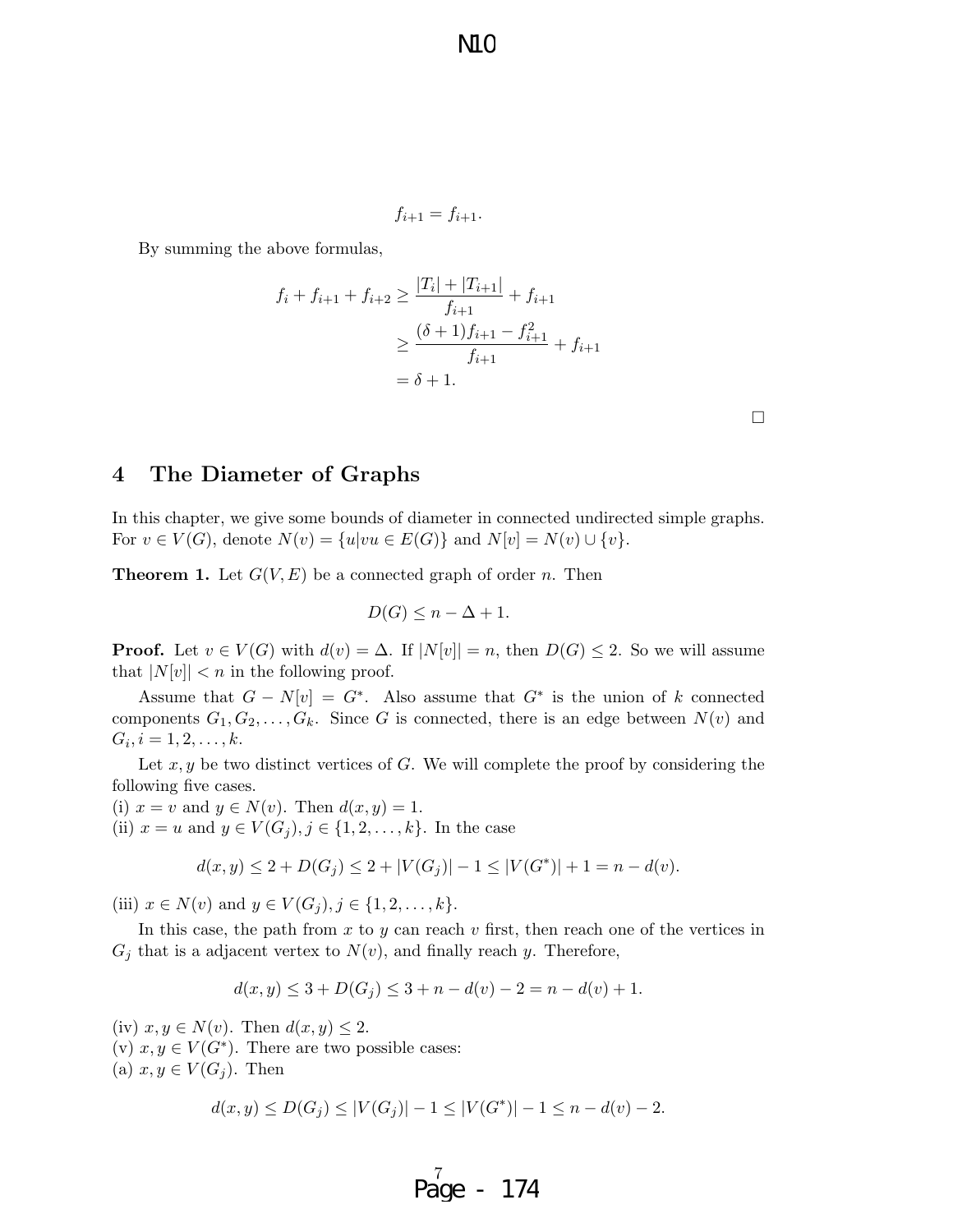

(b)  $x \in V(G_i)$  and  $y \in V(G_j)$ ,  $i \neq j$ . Consider the following path:

$$
x \to \cdots \to w_1 \to v \to w_2 \to \cdots \to y
$$

where  $w_1, w_2 \in N(v)$ . Then

 $d(x,y) \le D(G_i) + D(G_j) + 4 \le |V(G_i)| - 1 + |V(G_j)| - 1 + 4 \le |V(G^*)| + 2 \le n - d(v) + 1.$ 

Therefore,

$$
D(G) \le \max\{n - d(v) + 1, 2\}.
$$

Note that  $d(v) \leq n-1$ . Therefore,  $n - d(v) + 1 \geq 2$ . Thus

$$
D(G) \le n - d(v) + 1 = n - \Delta + 1.
$$

 $\Box$ 

Remark. Theorem 1 simply use maximum degree to give the upper bound of the diameter. And the upper bounds in Theorem 1 is sharp. Let G be a star  $K_{1,n}$  (see Fig.1),. Then  $D = 2, \Delta = n - 1$ . So  $D(G) = n - \Delta + 1$ .

**Theorem 2.** Let  $G(V, E)$  be a connected graph of order  $n \geq 3$ . Then

$$
D(G) \le \frac{3(n-1)}{\delta + 1} - 1.
$$

**Proof.** Assume that  $D(G) = D$ , By the definition of diameter, there are vertices  $u, v \in$  $V(G)$  such that  $d(u, v) = D$ .

Assume that  $P(v_1, v_2, \ldots, v_{D+1})$  is the shortest path of length D that connects  $u, v$ . Then  $v_i v_j \notin E(G)$  if  $|i - j| \geq 2$ .

Assume  $N'(v_i) = N(v_i) - \{v_1, v_2, \ldots, v_{D+1}\}, i = 1, 2, \ldots, D+1$ . Then

$$
|N'(v_1)| \geq \delta - 1, |N'(v_i)| \geq \delta - 2, i = 2, \dots, D + 1.
$$

Suppose there is  $i \in \{1, 2, ..., D+1\}$  and  $k \geq 3$ , such that  $N'(v_i) \cap N'(v_{i+k}) \neq \emptyset$ , say  $w \in N'(v_i) \cap N'(v_{i+k})$ . Then  $P(v_1, v_2, \ldots, v_i, w, v_{i+k}, \ldots, v_{D+1})$  is a path shorter than  $P$ , a contradiction.

$$
P_{\text{age}}^8 - 175
$$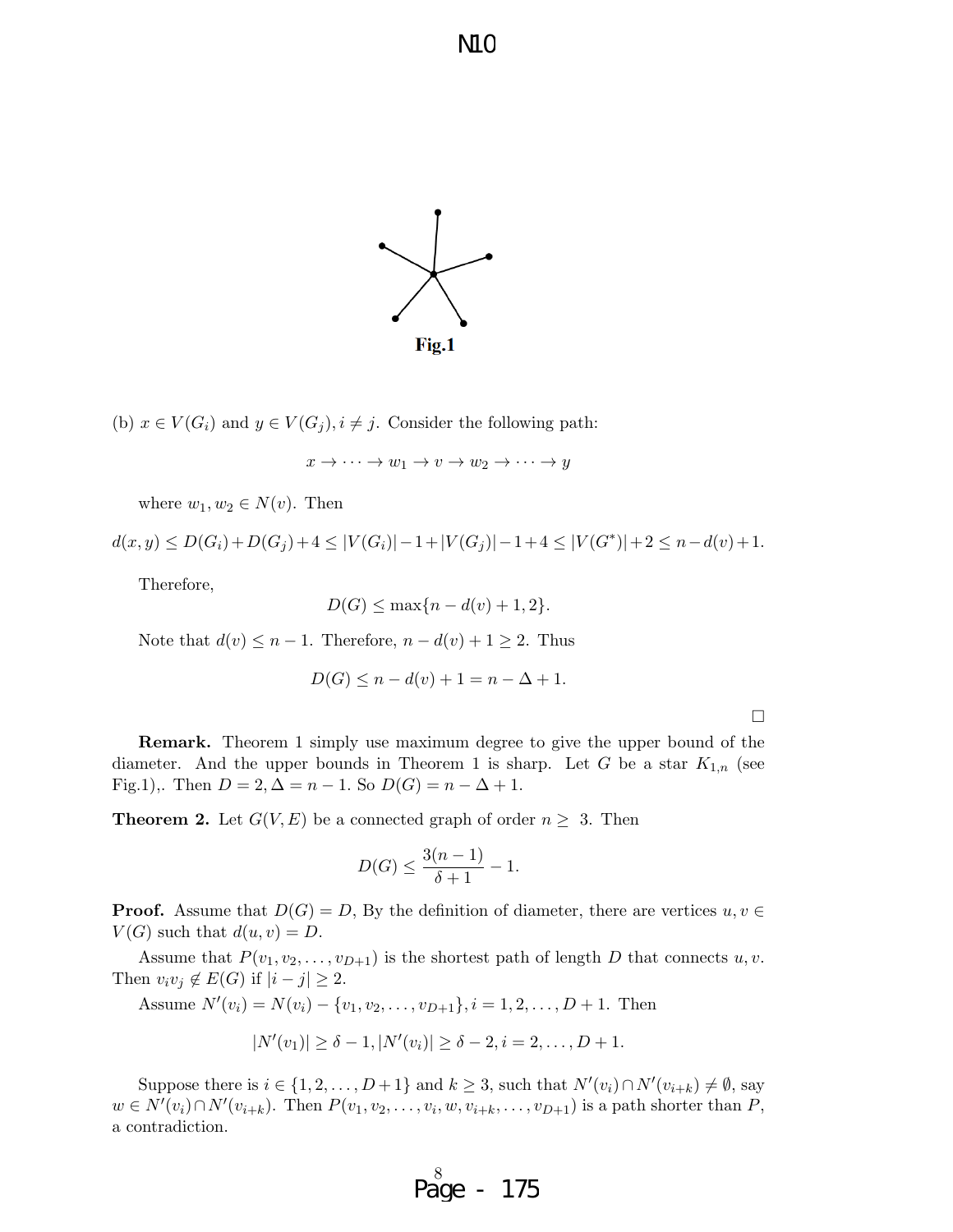Therefore, for any  $i \in \{1, 2, ..., D+1\}$  and  $k \geq 3$ , we have  $N'(v_i) \cap N'(v_{i+k}) = \emptyset$ . Denote  $A = \{v_i | i \equiv 1 \pmod{3}\}$ . Then for any  $x, y \in A$ ,  $N'(x) \bigcap N'(y) = \emptyset$ . Therefore,

$$
n = |V(G)| \ge |\{v_1, v_2, \dots, v_{D+1}\}| \bigcup \left(\bigcup_{i=1}^{D+1} N'(v_i)\right) | \ge |\{v_1, v_2, \dots, v_{D+1}\}| \bigcup \left(\bigcup_{x \in A} N'(x)\right) |
$$
  
=  $|\{v_1, v_2, \dots, v_{D+1}\}| + \sum_{x \in A} |N'(x)| \ge D + 1 + (\delta - 1) + (\delta - 2) \left\lfloor \frac{D}{3} \right\rfloor$   
 $\ge D + 1 + (\delta - 1) + (\delta - 2) \frac{D - 2}{3} = \frac{(D + 1)(\delta + 1)}{3} + 1.$ 

Hence

$$
D(G) \le \frac{3(n-1)}{\delta + 1} - 1.
$$

Remark. Theorem 2 uses minimum degree to give the upper bound of diameter. And the upper bound is sharp. Let G be a cycle of order 3. Then  $D = 1, n = 3, \delta = 2$ . So  $D(G) = \frac{3(n-1)}{\delta+1} - 1$ . By comparing it with Result 3, it is apparent that the upper in Theorem 2 is better than the upper bound in Result 3.

The proof of Theorem 2 is similar with the proof of Result 3 and is sophisticated to certain extent. The following proof of Result 3 is by the breadth first search algorithm.

**Proof of Result 3.** Assume that  $D(G) = D$ . By the definition of diameter, there are two vertices  $u, v \in V(G)$ ,  $d(u, v) = D$ . Take v as the root. We run the BFS algorithm. By Lemma 7, we have  $f_0 = 1$ ,  $f_1 \ge \delta$  and  $f_{3i-1} + f_{3i} + f_{3i+1} \ge \delta + 1$ ,  $i = 1, 2, ..., \lfloor \frac{D-1}{3} \rfloor$ . Therefore,

$$
n = \sum_{i=0}^{D} f_i \ge 1 + \delta + (\delta + 1) \left\lfloor \frac{D - 1}{3} \right\rfloor \ge \frac{(\delta + 1)D}{3}
$$
  

$$
F) \le \frac{3n}{5n+1}.
$$

which implies  $\mathcal{D}(G)$  $\delta + 1$ 

**Theorem 3.** Let  $G(V, E)$  be a connected graph of order n and  $\xi(G) = \xi \geq 2$ . Then

$$
D(G) < \frac{8n - 12}{\xi + 6}.
$$

**Proof.** Assume that  $D(G) = D$ , by the definition of diameter, there exist  $u, v \in V(G)$ such that  $d(u, v) = D$ . Assume that  $P(v_1, v_2, \ldots, v_{D+1})$  is the shortest path that connects u, v. Then  $v_i v_j \notin E(G)$  if  $|i - j| \geq 2$ .

Assume that

$$
N'(v_i) = N(v_i) - \{v_1, v_2, \dots, v_{D+1}\}, i = 1, 2, \dots, D+1,
$$
  

$$
A_j = N'(v_{4j-3}) \bigcup N'(v_{4j-2}), j = 1, 2, \dots, \left\lfloor \frac{D+3}{4} \right\rfloor.
$$

 $\Delta$ 

$$
\mathbf{Page} - 176
$$

 $\Box$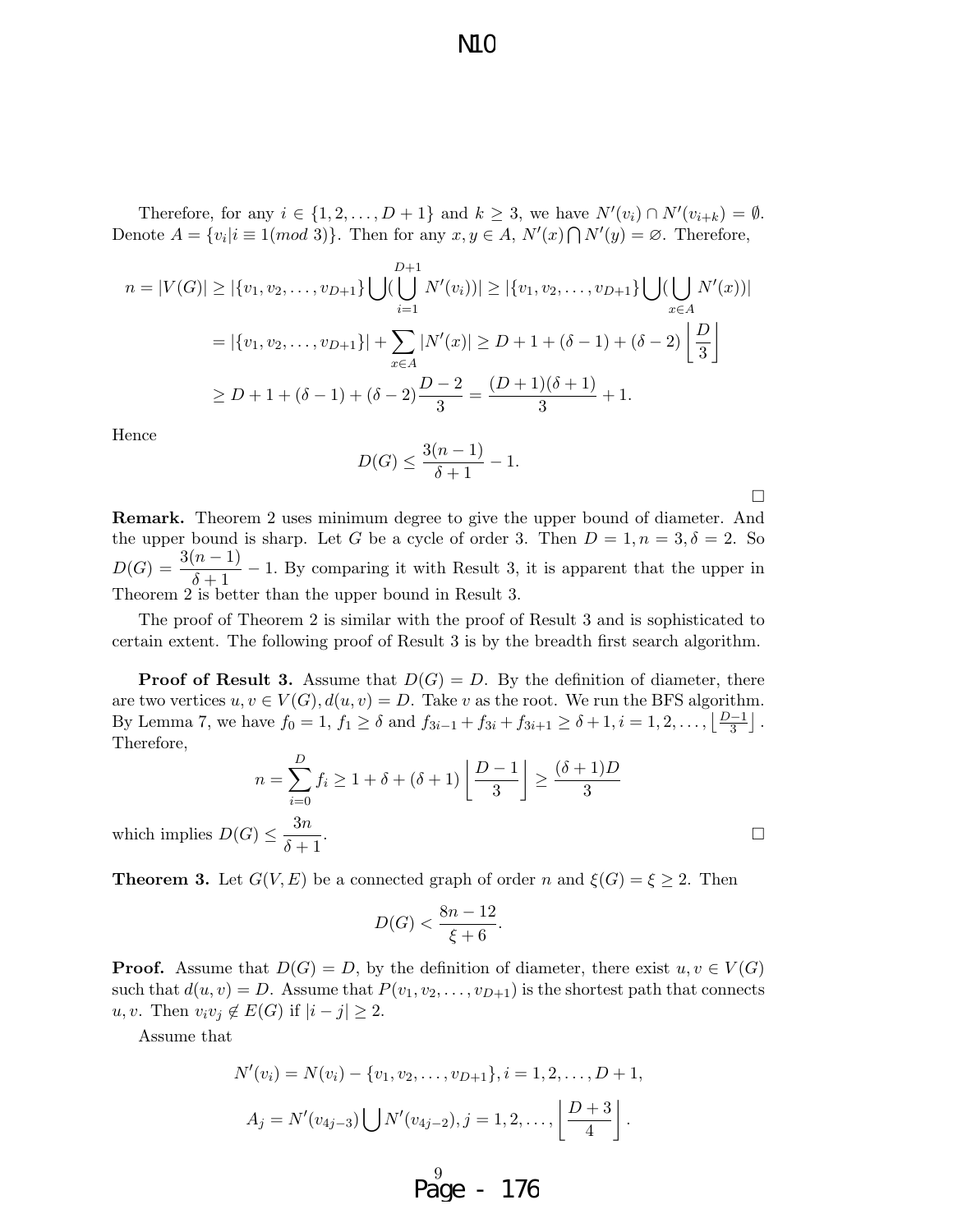If there are  $i, j \in \{1, 2, \ldots, \lfloor \frac{D+3}{4} \rfloor\}, i \neq j$ , such that  $A_i \cap A_j \neq \emptyset$ , then we have a shorter path than  $P$ , a contradiction.

Therefore, for any  $i, j \in \{1, 2, ..., \lfloor \frac{D+3}{4} \rfloor\}, i \neq j$ , we have  $A_i \cap A_j = \emptyset$ . Also

$$
|A_1| = |N'(v_1) \bigcup N'(v_2)| \ge \max\{|N'(v_1)|, |N'(v_2)|\} \ge \frac{|N'(v_1)| + |N'(v_2)|}{2} \ge \frac{\xi - 1}{2}.
$$

$$
|A_j| = |N'(v_{4j-3}) \bigcup N'(v_{4j-2})|
$$
  
\n
$$
\geq \max\{|N'(v_{4j-3})|, |N'(v_{4j-2})|\}
$$
  
\n
$$
\geq \frac{|N'(v_{4j-3})| + |N'(v_{4j-2})|}{2}
$$
  
\n
$$
\geq \frac{\xi - 2}{2}, j = 2, ..., \left\lfloor \frac{D + 3}{4} \right\rfloor.
$$

Therefore,

$$
n = |V(G)| \ge |\{v_1, v_2, \dots, v_{D+1}\} \bigcup \left(\bigcup_{j=1}^{\lfloor \frac{D+3}{4} \rfloor} A_j\right)|
$$
 (1)

$$
= |\{v_1, v_2, \dots, v_{D+1}\}| + \sum_{j=1}^{\left\lfloor \frac{D+3}{4} \right\rfloor} |A_j|
$$
 (2)

$$
\ge D + 1 + \frac{\xi - 1}{2} + \frac{\xi - 2}{2} \left[ \frac{D - 1}{4} \right]
$$
 (3)

$$
\geq \frac{(\xi + 6)D + 12}{8} \tag{4}
$$

which implies

$$
D \le \frac{8n - 12}{\xi + 6}.
$$

The equality in (1) holds if and only if  $V(G) = \{v_1, v_2, \ldots, v_{D+1}\}$  |  $\bigcup$  $\left\lfloor \frac{D+3}{4} \right\rfloor$  $j=1$  $A_j$ ). However the equality in (4) holds if and only if  $4|D$ . The two conditions cannot be satisfied at the same time.

Thus,

$$
D < \frac{8n-12}{\xi+6}.
$$

 $\Box$ 

Remark. Theorem 3 can be regarded as the analogy of Theorem 2. By replacing minimum degree with minimum edge degree, we give the upper bound of diameter from a different perspective. The advantage of this estimation is that none of the accurate vertex degrees are necessary, we simply need to know the sum of two adjacent vertices' degrees, then we can have an estimation.

$$
\begin{array}{cc} 10 & -177 \\ \text{Page} & -177 \end{array}
$$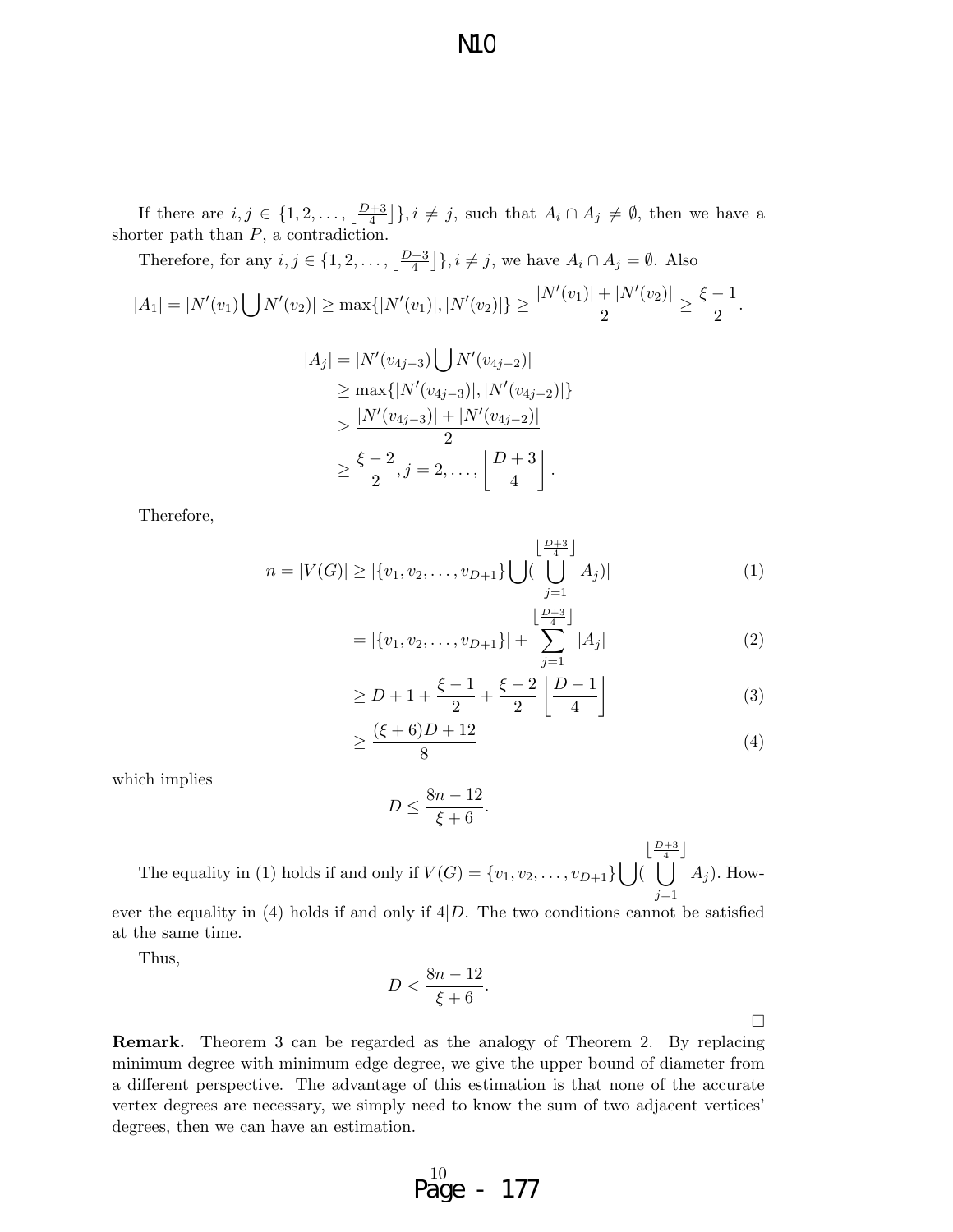**Theorem 4.** Let  $G(V, E)$  be a connected undirected simple graph of order n and size e. Then

$$
D(G) \le \frac{(\Delta + 3)(n - 1) - 2e}{\Delta + 1}.
$$

**Proof.** Assume that  $D(G) = D$ . By the definition of diameter, there are two vertices  $u, v \in V(G)$  such that  $d(u, v) = D$ . Let  $P(v_1, v_2, \ldots, v_{D+1})$  is the shortest path that connects u, v. Assume that  $G - \{v_1, v_2, \ldots, v_{D+1}\} = G^*$ , we will consider two cases.

Case 1  $|V(G^*)| \geq 1$ .

Denote  $A_i = \{v_j | v_j \in \{v_1, v_2, \ldots, v_{D+1}\}, j \equiv i \pmod{3}\}, i = 1, 2, 3.$ 

Denote the set of edges of all the vertices  $\{v_1, v_2, \ldots, v_{D+1}\}$  by  $B_1$ , denote the set of edges of all the vertices in  $V(G^*)$  by  $B_2$ , denote the set of edges that has one vertex in  $\{v_1, v_2, \ldots, v_{D+1}\}\$ and the other vertex in  $V(G^*)$  by  $B_3$ , and denote the set of edges that has a vertex in  $A_i$ , and the other vertex in  $V(G^*)$  by  $R_i$ ,  $i = 1, 2, 3$ .

Assume that  $N'(v_i) = N(v_i) - \{v_1, v_2, \ldots, v_{D+1}\}, i = 1, 2, \ldots, D+1$ . Then,

$$
N'(v_i) \subseteq G^*, i = 1, 2, \dots, D + 1.
$$

By the same argument as the proof of Theorem 1, we have  $\forall i \in \{1, 2, ..., D+1\}$  and  $k \geq 3 \ N[v_i] \cap N[v_{i+k}] \neq \emptyset$ . Thus for any  $x, y \in A_i, x \neq y, N'(x) \cap N'(y) = \emptyset, i = 1, 2, 3$ . It follows that

$$
|B_3| = |R_1 \cup R_2 \cup R_3| = |R_1| + |R_2| + |R_3| \le |V(G^*)| + |V(G^*)| + |V(G^*)| = 3(n - D - 1).
$$

For any  $v \in V(G^*)$ , assume that  $d'(v) = |N(v) - \{v_1, v_2, \dots, v_{D+1}\}|$ . Then

$$
|B_2| = \frac{1}{2} \sum_{v \in V(G^*)} d'(v) \le \frac{1}{2}(|V(G^*)|\Delta - |B_3|) = \frac{1}{2}((n - D - 1)\Delta - |B_3|).
$$

Also,

$$
|B_1|=D.
$$

It follows that

$$
|E(G)| = |B_1| + |B_2| + |B_3|
$$
  
\n
$$
\leq D + \frac{1}{2}((n - D - 1)\Delta - |B_3|) + |B_3|
$$
  
\n
$$
= (1 - \frac{\Delta}{2})D + \frac{\Delta(n - 1)}{2} + \frac{1}{2}|B_3|
$$
  
\n
$$
\leq (1 - \frac{\Delta}{2})D + \frac{\Delta(n - 1)}{2} + \frac{3}{2}(n - D - 1)
$$
  
\n
$$
= -\frac{\Delta + 1}{2}D + \frac{(\Delta + 3)(n - 1)}{2}.
$$
  
\n
$$
\Rightarrow D(G) \leq \frac{(\Delta + 3)(n - 1) - 2e}{\Delta + 1}.
$$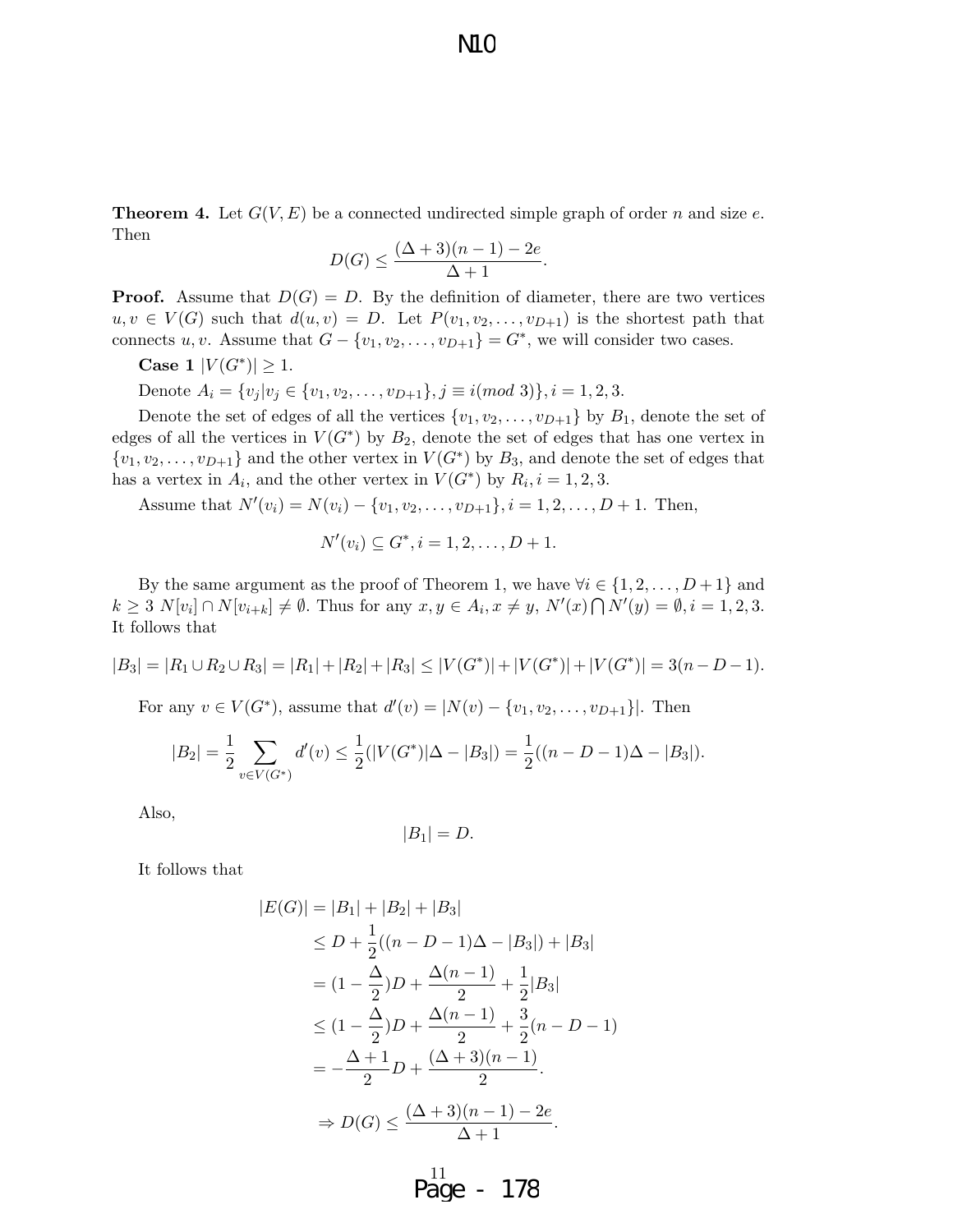**Case 2**  $|V(G^*)| = 0$ .

In this case,  $D(G) = n - 1, e = n - 1, \Delta = 2, \frac{(\Delta + 3)(n - 1) - 2e}{\Delta + 1} = n - 1$ , It follows that

**N1C** 

$$
D(G) \le \frac{(\Delta + 3)(n - 1) - 2e}{\Delta + 1}.
$$

So,

$$
D(G) \le \frac{(\Delta+3)(n-1)-2e}{\Delta+1}.
$$

 $\Box$ 

Remark. In Theorem 4, we use the maximum degree and the number of edges to give the upper bound of the diameter. The two characteristics are essential, but when we obtain both of them, we can get a very precise estimation. (Comparing to Result 4 and Theorem 1). Note that the bound is sharp. Let  $G$  be a path of order  $n$ . Then  $D = n - 1, \Delta = 2, e = n - 1.$  So  $D(G) = \frac{(\Delta + 3)(n - 1) - 2e}{\Delta + 1}.$ 

**Theorem 5.** Let  $G(V, E)$  be a connected graph. Denote  $V(G) = \{v_1, v_2, \ldots, v_n\}, \Delta(G) =$ ∆. Then  $\overline{n}$ 

$$
D(G) \le \frac{(2\Delta + 3)\sum_{i=1}^{n} d(v_i) - 2\sum_{i=1}^{n} d(v_i)^2 - 4}{4\Delta - 2}.
$$

**Proof.** We observe the line graph  $L(G)$  of G. Then

$$
|V(L(G))| = |E(G)| = \frac{\sum_{i=1}^{n} d(v_i)}{2}.
$$

On the other hand,

$$
|E(L(G))| = \frac{1}{2} \sum_{e \in E(G)} \xi(e) = \frac{\sum_{i=1}^{n} d(v_i)^2 - \sum_{i=1}^{n} d(v_i)}{2}.
$$

By Lemma 4 and Theorem 4,

$$
D(G) \le D(L(G)) + 1 \le \frac{(\Delta(L(G)) + 3))(|V(L(G))| - 1) - 2|E(L(G))|}{\Delta(L(G)) + 1} + 1
$$

$$
\le \frac{(2\Delta + 3)\sum_{i=1}^{n} d(v_i) - 2\sum_{i=1}^{n} d(v_i)^2 - 4}{4\Delta - 2}.
$$

12 Page - 179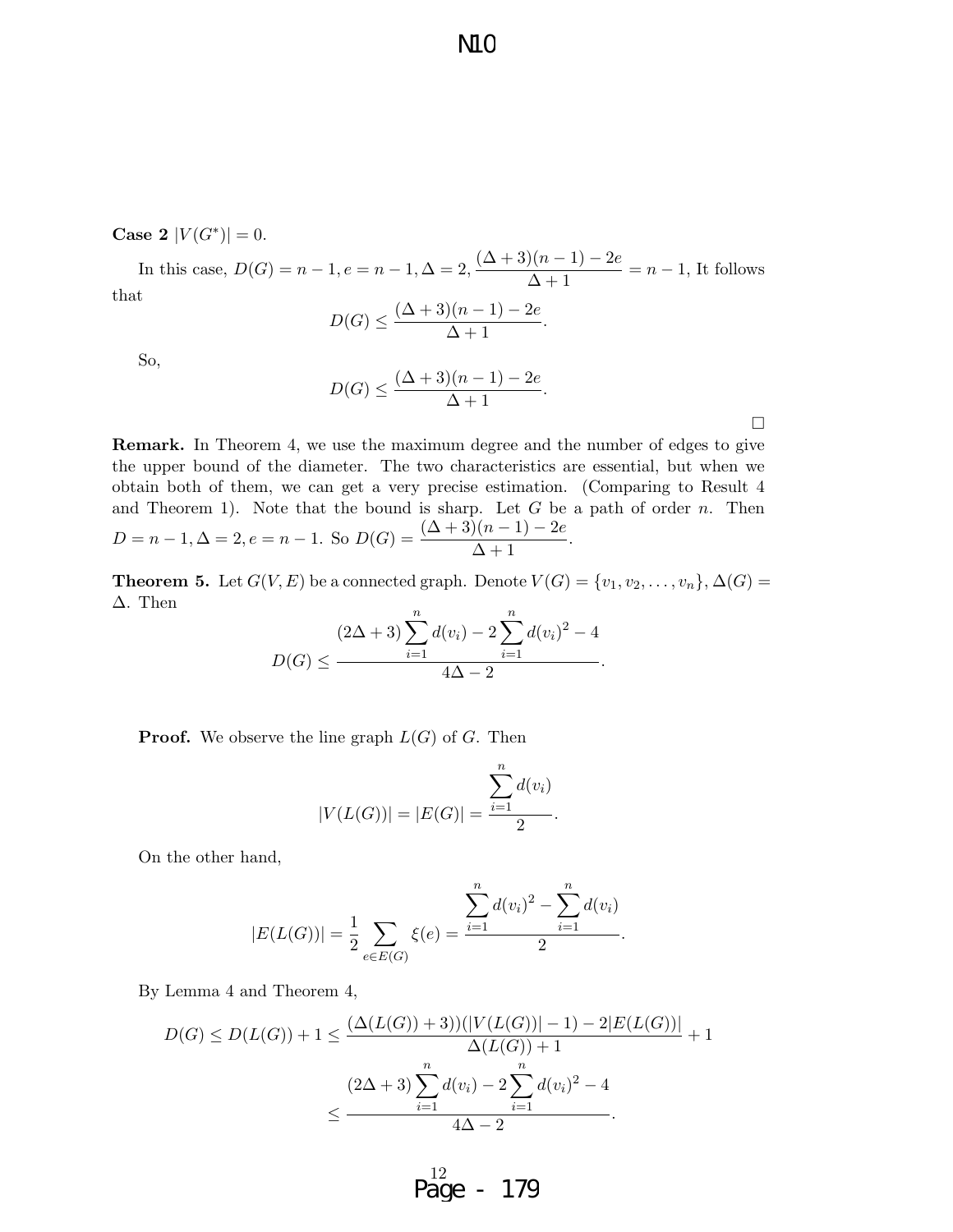**Remark.** The bound in Theorem 5 is sharp. Let *G* be a path of order *n*. Then\n
$$
D = n - 1, \sum_{i=1}^{n} d(v_i) = 2(n - 1), \sum_{i=1}^{n} d(v_i)^2 = 2 + 4(n - 2) \text{ and } \Delta = 2.
$$
\nSo\n
$$
(2\Delta + 3) \sum_{i=1}^{n} d(v_i) - 2 \sum_{i=1}^{n} d(v_i)^2 - 4
$$
\n
$$
D = \frac{2\Delta + 3 \sum_{i=1}^{n} d(v_i)^2 - 4}{4\Delta - 2}.
$$

**Theorem 6.** Let  $G(V, E)$  be a Hamiltonian graph of order n and  $\delta(G) = \delta$ . Then

$$
D(G) \le \max\{2, \left\lfloor \frac{n}{2} \right\rfloor - \delta + 2\}.
$$

**Proof.** Let  $v_1v_2 \ldots v_nv_1$  be the Hamiltonian cycle of G. For  $v_i, v_j \in V(G)$ , we define its circumferential distance  $f(v_i, v_j)$  as

$$
f(v_i, v_j) = \min\{|i - j|, n - |i - j|\}.
$$

Let  $v_i, v_j \in V(G)$  and  $v_i \neq v_j$ . We consider the following two cases.

**Case 1**  $N[v_i] \bigcap N[v_j] \neq \emptyset$ . Then  $d(v_i, v_j) \leq 2$ .

**Case 2**  $N[v_i] \cap N[v_j] = \emptyset$ . Assume that  $l = \min\{f(x, y)|x \in N[v_i], y \in N[v_j]\}.$ 

For a vertex  $p_1$  in  $N[v_i]$ , we start from  $p_1$ , and write the vertices in  $N[v_i] \bigcup N[v_j]$ clockwisely on the cycle. In the process, we denote the kth point in  $N[v_i]$  by  $p_k$ ,  $k =$ 2, 3, ..., m, and we denote the kth point in  $N[v_i]$  by  $q_k$ ,  $k = 1, 2, \ldots t$ . In this idea, we go through all the vertices in  $N[v_i] \bigcup N[v_j]$ .

It follows that we obtain a vertex sequence  $\{h_k\}_{k=1}^{m+t}$ . From the first term in  $\{h_k\}_{k=1}^{m+t}$ , the process of p's changing into q or q's changing into p is called a jump. It follows that in the process  $h_1 \to h_2 \to \cdots \to h_{m+t} \to h_1$ , there are at least two jumps.

Assume that the number of p type vertex between two adjacent jumps are  $P_1, P_2, \ldots, P_M$ from the first term; the number of  $q$  type vertex between two adjacent jumps are  $Q_1, Q_2, \ldots, Q_T$  from the first term. Since the consecutive p type vertices and q type vertices are interlaced, then  $M = T$ .

We observe the location of two vertices  $x, y$  on the cycle after a jump. Since the number of edges between  $x$  and  $y$  is no less than  $l$ , and

$$
\sum_{k=1}^{M} P_k = |N[v_i]| \ge \delta + 1, \sum_{k=1}^{T} Q_k = |N[v_j]| \ge \delta + 1,
$$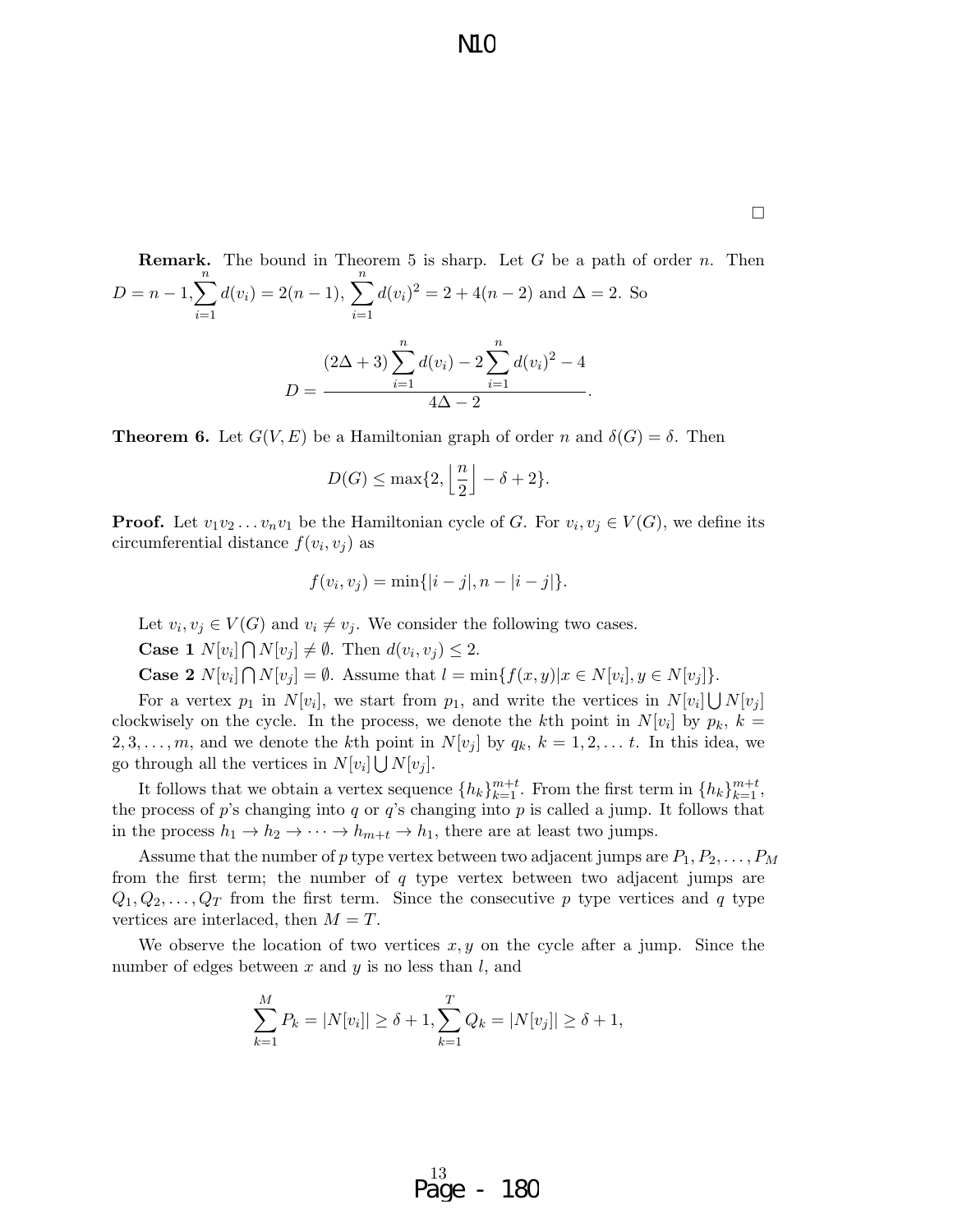Then,

$$
n \geq \sum_{k=1}^{M} (P_k - 1) + \sum_{k=1}^{M} (Q_k - 1) + 2Ml
$$
  
= 
$$
\sum_{k=1}^{M} P_k + \sum_{k=1}^{M} Q_k + 2M(l - 1)
$$
  

$$
\geq 2\delta + 2 + 2(l - 1).
$$
  

$$
\Rightarrow l \leq \left\lfloor \frac{n}{2} \right\rfloor - \delta.
$$

Therefore

$$
D(G) \le l+2 \le \left\lfloor \frac{n}{2} \right\rfloor - \delta + 2.
$$

So

$$
D(G) \le \max\{2, \left\lfloor \frac{n}{2} \right\rfloor - \delta + 2\}.
$$
  
6 uses minimum degree to give the the up

 $\Box$ 

Remark. Theorem 6 uses minimum degree to give the the upper bound of diameter when the graph has a Hamilton cycle. With the given characteristics of graph theory, the diameters of these graphs are much shorter than those graphs without the Hamilton cycle. However, there has not been an ordinary graph theory characteristic to illustrate whether a graph contains a Hamilton cycle or not. Therefore, we give an estimation for Hamiltonian graph. Note that the bound is sharp. Let  $G$  be a cycle of order  $n$ . Then  $D = \frac{n}{2}$  $\frac{n}{2}$ ,  $\delta = 2$ . So  $D(G) = \max\{2, \lfloor \frac{n}{2} \rfloor\}$  $\frac{n}{2}$ ] –  $\delta + 2$  }.

**Theorem 7.** Let  $G(V, E)$  be a connected undirected simple graph of order n. If there exist  $L$  vertex-disjoint cycles in  $G$ , then

$$
D(G) \leq n - L - 1.
$$

**Proof.** Assume that the L vertex-disjoint cycles are  $C_1, C_2, \ldots, C_L$ , denote the length of  $C_i$  by  $c_i$ . Then  $c_i \geq 3, i = 1, 2, \ldots, L$ . Assume that M vertices remain in G after we have omitted all the vertices of  $C_1, C_2, \ldots, C_L$ .

Observe the graph after contracting  $C_1, C_2, \ldots, C_L$ . Namely, the graph by replacing the cycle  $C_i$  with a single vertex  $v_i$ , preserving the edges except those from  $C_1, C_2, \ldots, C_L$ and substituting the edges of G from  $C_i$  by edges from  $v_i$ . It follows that we obtain a graph  $G^*$ . Assume that  $V(G^*) = \{u_1, u_2, \ldots, u_{L+M}\}\$ , it follows that  $u_i$  corresponds to a vertex or a cycle in  $G$ . Assume that the set of all the vertices in  $G$  corresponds to  $u_i$  is  $U_i$ .

Since  $G$  is connected, then  $G^*$  is connected. By Lemma 1,

$$
D(G^*) \le |V(G^*)| - 1 = L + M - 1.
$$

$$
Page - 181
$$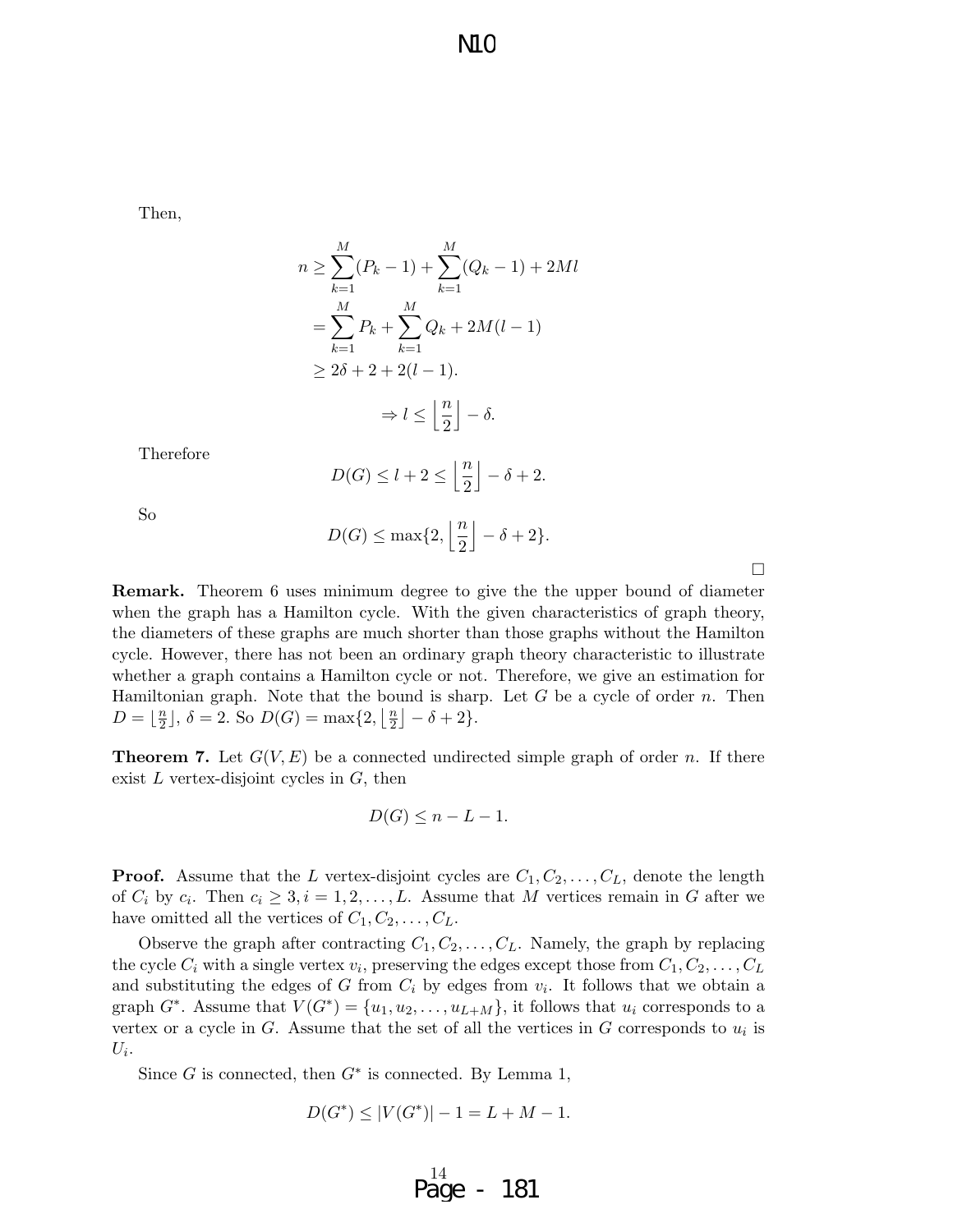Thus, for  $x, y \in V(G)$ , assume that  $x \in U_i, y \in U_j$ ,

$$
d(u_i, u_j) \le L + M - 1.
$$

Therefore,

$$
d(x, y) \le L + M - 1 + \sum_{i=1}^{L} D(C_i)
$$
  
=  $L + n - \sum_{i=1}^{L} c_i - 1 + \sum_{i=1}^{L} D(C_i)$   
 $\le L + n - \sum_{i=1}^{L} c_i - 1 + \sum_{i=1}^{L} \left\lfloor \frac{c_i}{2} \right\rfloor$   
 $\le L + n - 1 + \sum_{i=1}^{L} (\left\lfloor \frac{c_i}{2} \right\rfloor - c_i)$   
 $\le L + n - 1 - 2L = n - L - 1.$ 

Therefore,

$$
D(G) \le n - L - 1.
$$

 $\Box$ 

Remark. Theorem 7 only uses the number of disjoint cycles in G to give the upper bound of the diameter. And the bound is sharp. Let G be a graph of order 6 obtained by connecting two cycles of length 3 with an edge. Then  $D = 3$  and  $L = 2$ . So  $D(G) =$  $n-L-1$ . Generally speaking, a tree-like graph with fewer branches has a longer diameter, while the graph with more cycles has a shorter diameter. Theorem 7 actually gives an quantitative estimation.

In a different aspect, Theorem 7 can be used to give the upper bound of the number of vertex-disjoint cycles in G.

**Corollary.** Let  $G(V, E)$  be a connected graph of order n. Then the number of vertexdisjoint cycles in G is not greater than  $n - D(G) - 1$ .

**Theorem 8.** Let  $G(V, E)$  be a connected graph of order n with  $\kappa(G) = \kappa, \lambda(G) = \lambda$ . Then  $n-2$ 

.

(1) 
$$
D(G) \leq \frac{n-2}{\kappa} + 1.
$$
  
(2) 
$$
D(G) < \frac{n}{\sqrt{\lambda}} + 2 - \sqrt{\lambda} - \frac{1}{\sqrt{\lambda}}
$$

**Proof.** (1) Assume that  $D(G) = D$ , by the definition of diameter, then there are two vertices  $u, v \in V(G)$  such that  $d(u, v) = D$ . By *Menger's* theorem, there are  $\kappa$  vertexdisjoint pathes that connects u, v. Denote them by  $P_1, P_2, \ldots, P_{\kappa}$ . Since  $d(u, v) = D$ , then  $|P_i| \geq D, i = 1, 2, \ldots, \kappa$ . Therefore,

$$
n = |V(G)| \ge \sum_{i=1}^{k} (|P_i| - 1) + 2 \ge \kappa(D - 1) + 2,
$$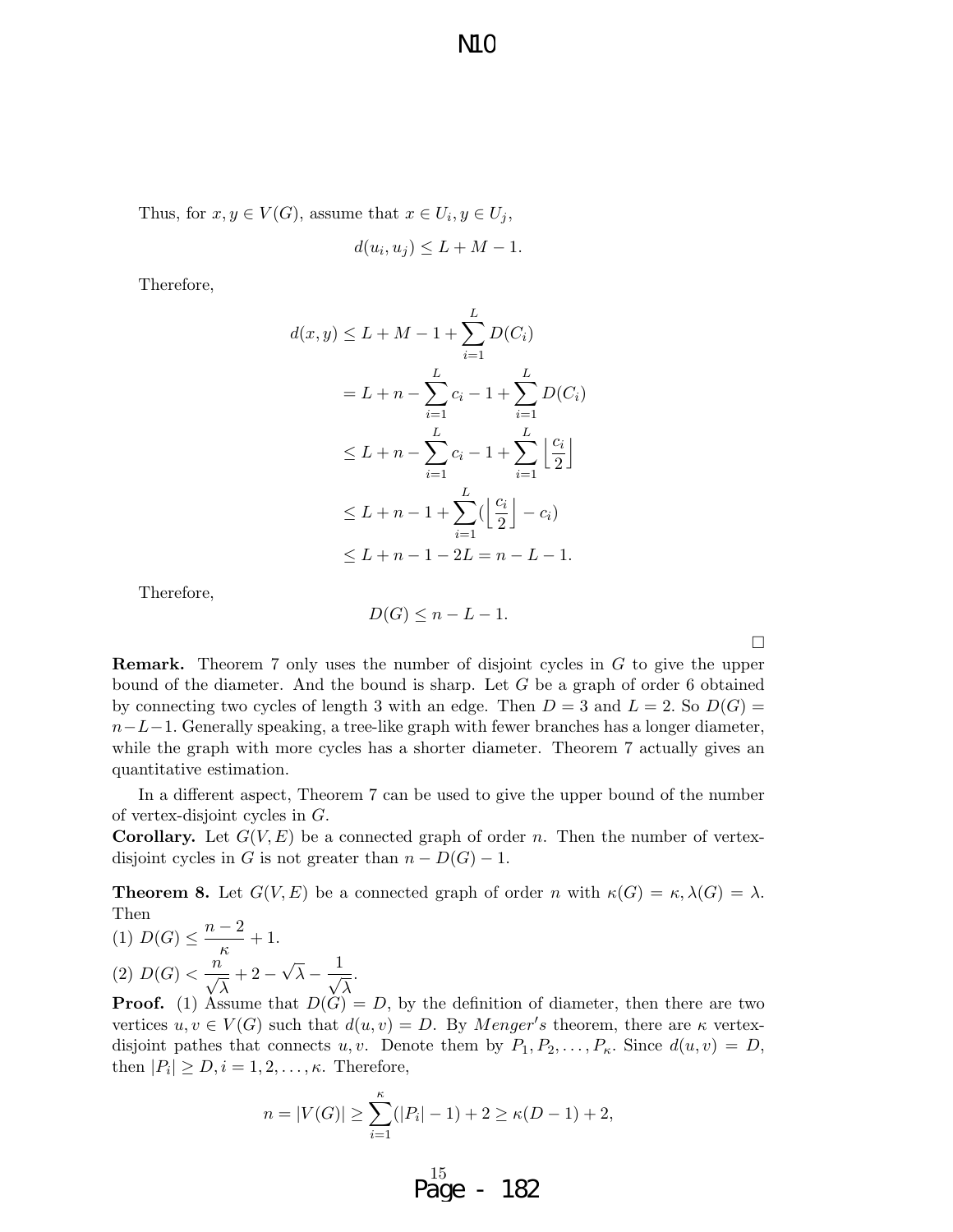which implies

$$
D(G) \le \frac{n-2}{\kappa} + 1.
$$

(2) Assume that  $D(G) = D$ . By the definition of diameter, there are  $u, v \in V(G)$  such that  $d(u, v) = D$ . By *Menger's* theorem, there are  $\lambda$  edge-disjoint pathes that connects u, v. Denote them by  $P_1, P_2, \ldots, P_\lambda$ . Pick u as the root, we run the breadth first search algorithm. Since  $d(u, v) = D$  and  $D(G) = D$ , the largest marked number is D, and  $l(v) = D.$ 

By Lemma 5, for any  $j \in \{1, 2, \ldots, \lambda\}$  and  $i \in \{0, 1, \ldots, D-1\}$ , there is an edge  $e \in T_i$ , such that  $e \in P_j$ . Since all the edges in  $P_1, P_2, \ldots, P_\lambda$  are disjoint, then  $|T_i| \geq \lambda$ . For any  $i \in \{0, 1, \ldots, D-1\}$ , assume that  $F_i = \{v_1, v_2, \ldots, v_t\}$ , denote the edges in  $T_i$ from  $v_j$  by  $N'(v_j)$ , and  $d'(v_j) = |N'(v_j)|$ . Therefore,

$$
\sum_{j=1}^t d'(v_j) = |T_i|.
$$

It follows that

$$
f_{i+1} \ge \max\{d'(v_j)|j \in \{1, 2, \dots, t\}\} \ge \frac{\sum_{j=1}^t d'(v_j)}{t} = \frac{|T_i|}{f_i} \ge \frac{\lambda}{f_i}
$$

$$
f_i + f_{i+1} \ge f_i + \frac{\lambda}{f_i} \ge 2\sqrt{f_i \frac{\lambda}{f_i}} = 2\sqrt{\lambda}.
$$

,

 $\Box$ 

Therefore,

$$
n = \sum_{i=1}^{D} f_i \ge 1 + \lambda + \left\lfloor \frac{D-1}{2} \right\rfloor 2\sqrt{\lambda} \ge 1 + \lambda + \frac{D-2}{2} 2\sqrt{\lambda} = \sqrt{\lambda}D - 2\sqrt{\lambda} + 1 + \lambda, \quad (5)
$$

$$
\Rightarrow D(G) \le \frac{n + 2\sqrt{\lambda} - \lambda - 1}{\sqrt{\lambda}} = \frac{n}{\sqrt{\lambda}} + 2 - \sqrt{\lambda} - \frac{1}{\sqrt{\lambda}}.
$$

The first equality in  $(5)$  holds if and only if D is odd, however, the second equality in  $(5)$  holds if and only if D is even. The two conditions cannot be satisfied at the same time. Thus,

$$
D(G) < \frac{n}{\sqrt{\lambda}} + 2 - \sqrt{\lambda} - \frac{1}{\sqrt{\lambda}}
$$

Remark. Theorem 8 uses connectivity to give the upper bound of diameter. As for connected graphs, their connectivities are not always the same. In general, a graph with better connectivity has a shorter diameter. Theorem 8 gives the quantitative estimation. Note that the bound in (1) is sharp. Let G be a path of order n. Then  $D = n-1$ ,  $\kappa = 1$ . So  $D(G) = \frac{n-2}{\kappa} + 1$ .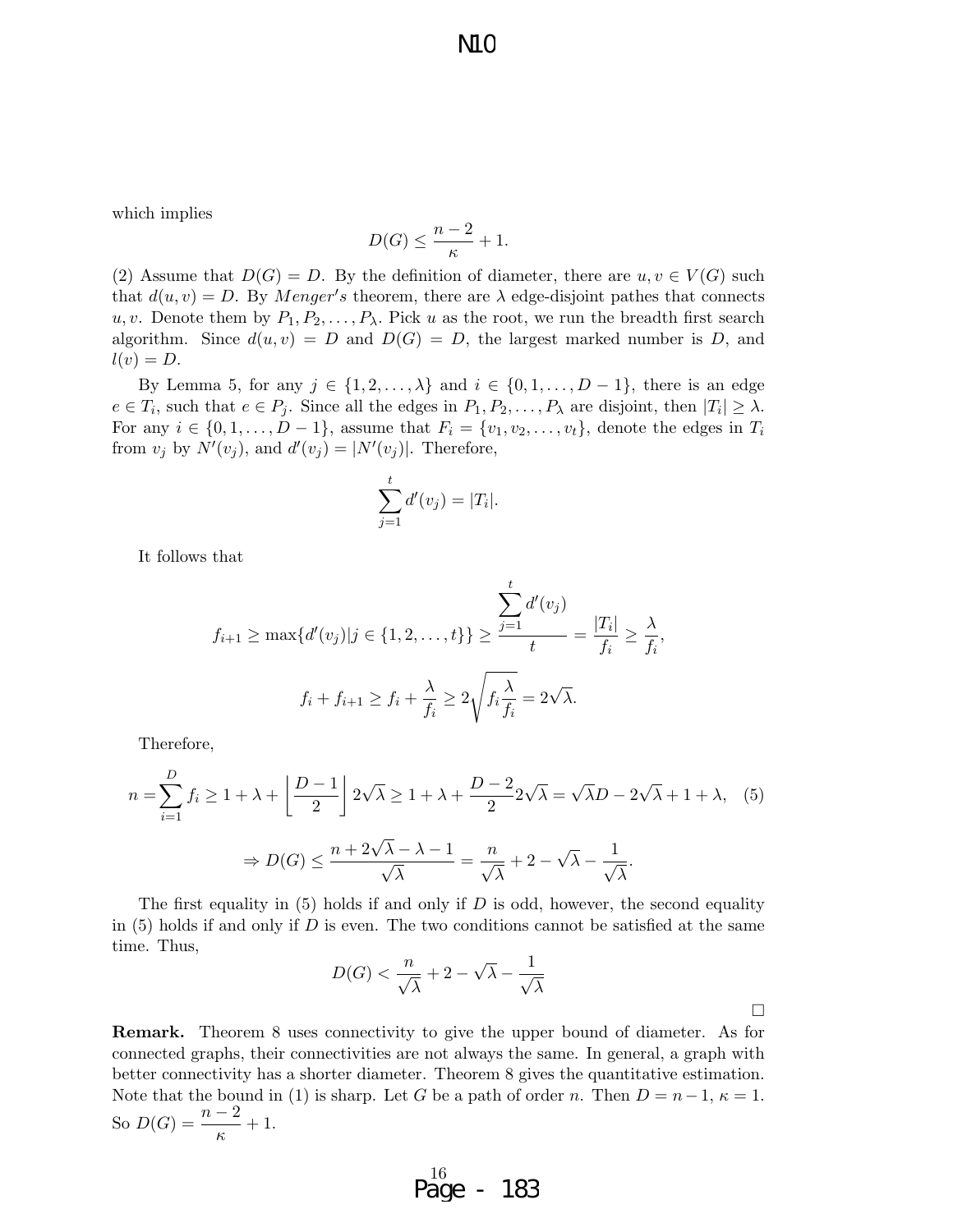N<sub>1</sub>C

**Theorem 9.** Let  $G(V, E)$  be a connected graph of order n and  $D(G) = D$ . Then

$$
\mu(G) \ge \frac{2^{\binom{D+2}{3} + (n - D - 1)\binom{D+1}{2} + 2\binom{n - D - 1}{2}}}{n(n - 1)}.
$$

**Proof.** By the definition of diameter, there are two vertices  $u, v \in V(G)$  such that  $d(u, v) = D$ . Assume that  $P(v_1, v_2, \ldots, v_{D+1})$  is the shortest path that connects  $u, v$ . Then for any  $i, j \in \{1, 2, ..., D + 1\}, i < j, d(v_i, v_j) = j - i$ . It follows that

$$
\sum_{\substack{x,y \in \{1,2,\ldots,D+1\}, \\ x \neq y}} d(x,y) = 2 \sum_{1 \leq i < j \leq D+1} (j-i) = 2\binom{D+2}{3}.
$$

Assume that  $G - \{v_1, v_2, \ldots, v_{D+1}\} = G^*$ . We consider two cases.

Case 1  $V(G^*) \neq \emptyset$ .

For any  $v \in G^*$ , by Lemma 3,  $d(v_i, x) + d(x, v_j) \geq j - i$ . Therefore,

$$
\sum_{\substack{x \in V(G^*) \\ y \notin V(G^*)}} d(x, y) + \sum_{\substack{x \notin V(G^*) \\ y \in V(G^*)}} d(x, y) = 2 \sum_{x \in V(G^*)} \sum_{i=1}^{\left\lfloor \frac{D+1}{2} \right\rfloor} (d(v_i, x) + d(x, v_{D+2-i}))
$$
\n
$$
\geq 2 \sum_{x \in V(G^*)} \sum_{i=1}^{\left\lfloor \frac{D+1}{2} \right\rfloor} (D + 2 - 2i)
$$
\n
$$
= 2 \left\lfloor \frac{D+1}{2} \right\rfloor (D - \left\lfloor \frac{D+1}{2} \right\rfloor + 1)(n - D - 1)
$$
\n
$$
\geq \frac{D(D+1)(n - D - 1)}{2}.
$$

It follows that

$$
\sigma(G) = \sum_{\substack{x,y \notin V(G^*), \\ x \neq y}} d(x,y) + \sum_{\substack{x \in V(G^*), \\ y \notin V(G^*)}} d(x,y) + \sum_{\substack{x \notin V(G^*), \\ y \in V(G^*)}} d(x,y) + \sum_{\substack{x,y \in V(G^*), \\ x \neq y}} d(x,y)
$$
  
\n
$$
\geq 2\binom{D+2}{3} + \frac{D(D+1)(n-D-1)}{2} + 2\binom{n-D-1}{2}
$$
  
\n
$$
= 2\binom{D+2}{3} + (n-D-1)\binom{D+1}{2} + 2\binom{n-D-1}{2}.
$$

So,

$$
\mu(G) \ge \frac{2^{\binom{D+2}{3} + (n - D - 1)\binom{D+1}{2} + 2\binom{n - D - 1}{2}}}{n(n - 1)}.
$$

Case 2  $V(G^*) = \emptyset$ .

In this case,  $D = n - 1$ . Since  $(n - D - 1)(\frac{D+1}{2}) = 2(\frac{n-D-1}{2}) = 0$ , it is easy to compute that

$$
\mu(G) = \frac{2\binom{D+2}{3}}{n(n-1)} = \frac{2\binom{D+2}{3} + (n-D-1)\binom{D+1}{2} + 2\binom{n-D-1}{2}}{n(n-1)}.
$$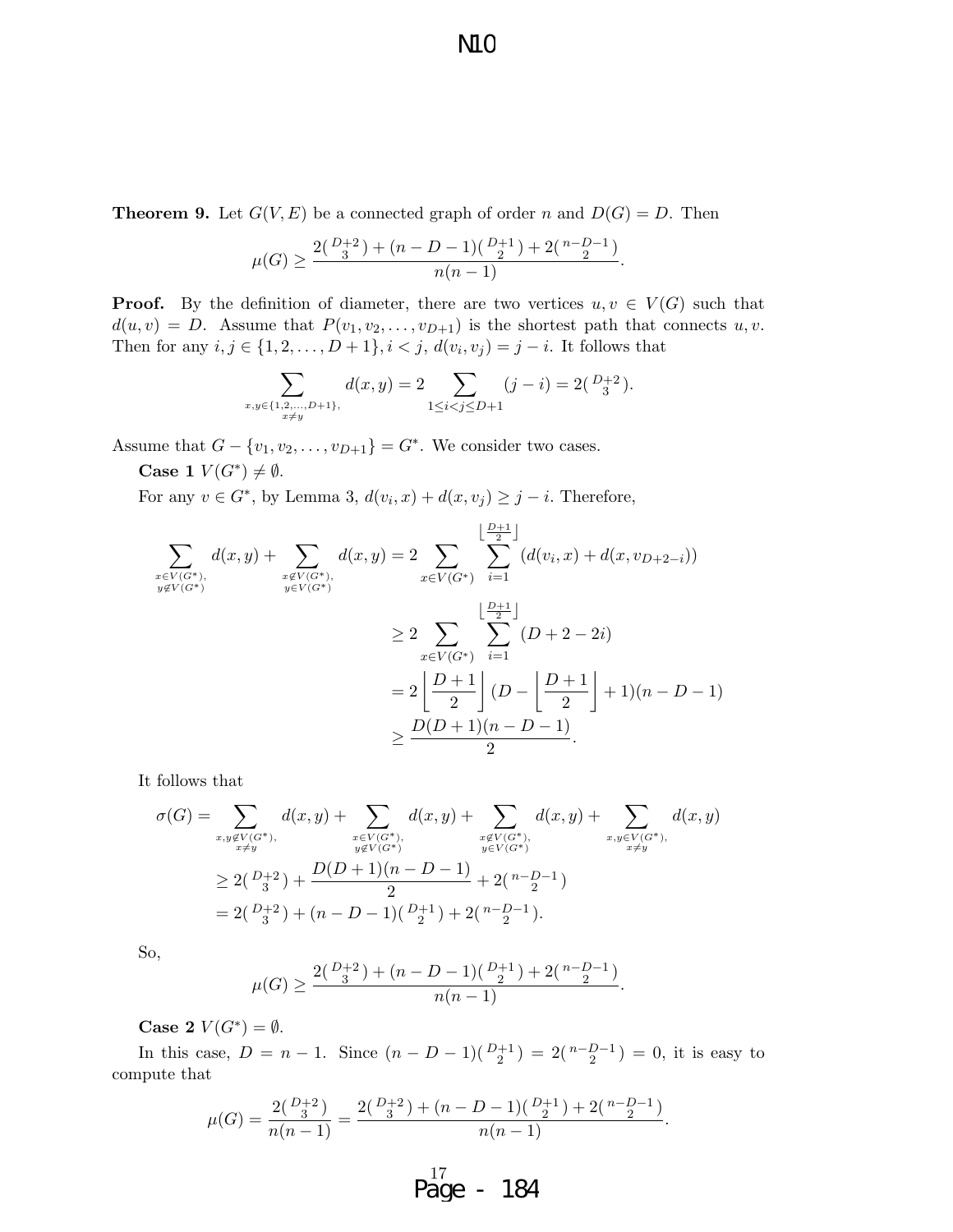To conclude,

.

$$
\mu(G) \ge \frac{2^{\binom{D+2}{3} + (n - D - 1)\binom{D+1}{2} + 2\binom{n - D - 1}{2}}}{n(n - 1)}.
$$

 $\Box$ 

Remark. Theorem 9 uses the diameter of G to give the lower bound of average diameter. Different from the present result, the estimation of average diameter doesn't involve with other characteristics of the graph. In Result 5, we find that its estimation for the average diameter is constantly smaller than 2. However, in Theorem 9, the estimation is not just restricted in that limited range. It shows that Theorem 9 has a better applicability. Note that the bound is sharp. Let G be a path of order 3. Then  $\mu(G) = \frac{4}{3}$  and  $D = 2$ . So  $\mu(G) = \frac{2^{\binom{D+2}{3} + (n - D - 1)\binom{D+1}{2} + 2\binom{n - D - 1}{2}}$  $\frac{1}{n(n-1)}$ .

**Theorem 10.** Let  $G(V, E)$  be a connected graph of order n and  $D(G) = D$ . Then

$$
\mu(G) < \frac{D((7-D)(\delta+1)+6n)}{6(n-1)}.
$$

**Proof.** Assume  $V(G) = \{v_1, v_2, \ldots, v_n\}$ . For every  $i \in \{1, 2, \ldots, n\}$ , pick  $v_i$  as the root, we run the BFS algorithm. Assume the largest value of the level function is  $m_i$ . Then by Lemma 6 and the definition of diameter,  $m_i \leq D, i = 1, 2, ..., n$ . Let  $s_i = \sum_{i=1}^{n}$  $j=1$  $d(v_i, v_j)$ .

Then by Lemma 6,  $s_i = \sum_{i=1}^{m_i}$  $j=0$  $jf_j$ . By Lemma 7 and the rearrangement inequality, we have

$$
s_i < \sum_{j=1}^{\lfloor \frac{m_i}{3} \rfloor} \left( (3j-2) \cdot 0 + (3j-1) \cdot 0 + 3j(\delta+1) \right) + m_i(n - \left\lfloor \frac{m_i}{3} \right\rfloor (\delta+1))
$$
\n
$$
= \frac{3(\delta+1)}{2} \left\lfloor \frac{m_i}{3} \right\rfloor \left( \left\lfloor \frac{m_i}{3} \right\rfloor + 1 \right) + m_i n - \left\lfloor \frac{m_i}{3} \right\rfloor m_i(\delta+1)
$$
\n
$$
\leq \frac{\delta+1}{2} m_i \frac{m_i+3}{3} + m_i n - \frac{m_i-2}{3} m_i(\delta+1)
$$
\n
$$
= m_i \left( \frac{\delta+1}{6} (m_i+3) + n - \frac{\delta+1}{3} (m_i-2) \right)
$$
\n
$$
= m_i \left( -\frac{\delta+1}{6} m_i + \frac{7}{6} (\delta+1) + n \right).
$$

By the property of quadratic function and Result 3,

$$
m_i(-\frac{\delta+1}{6}m_i+\frac{7}{6}(\delta+1)+n) \le D(-\frac{\delta+1}{6}D+\frac{7}{6}(\delta+1)+n).
$$

$$
\begin{array}{r}\n^{18} \\
\text{Page} - 185\n\end{array}
$$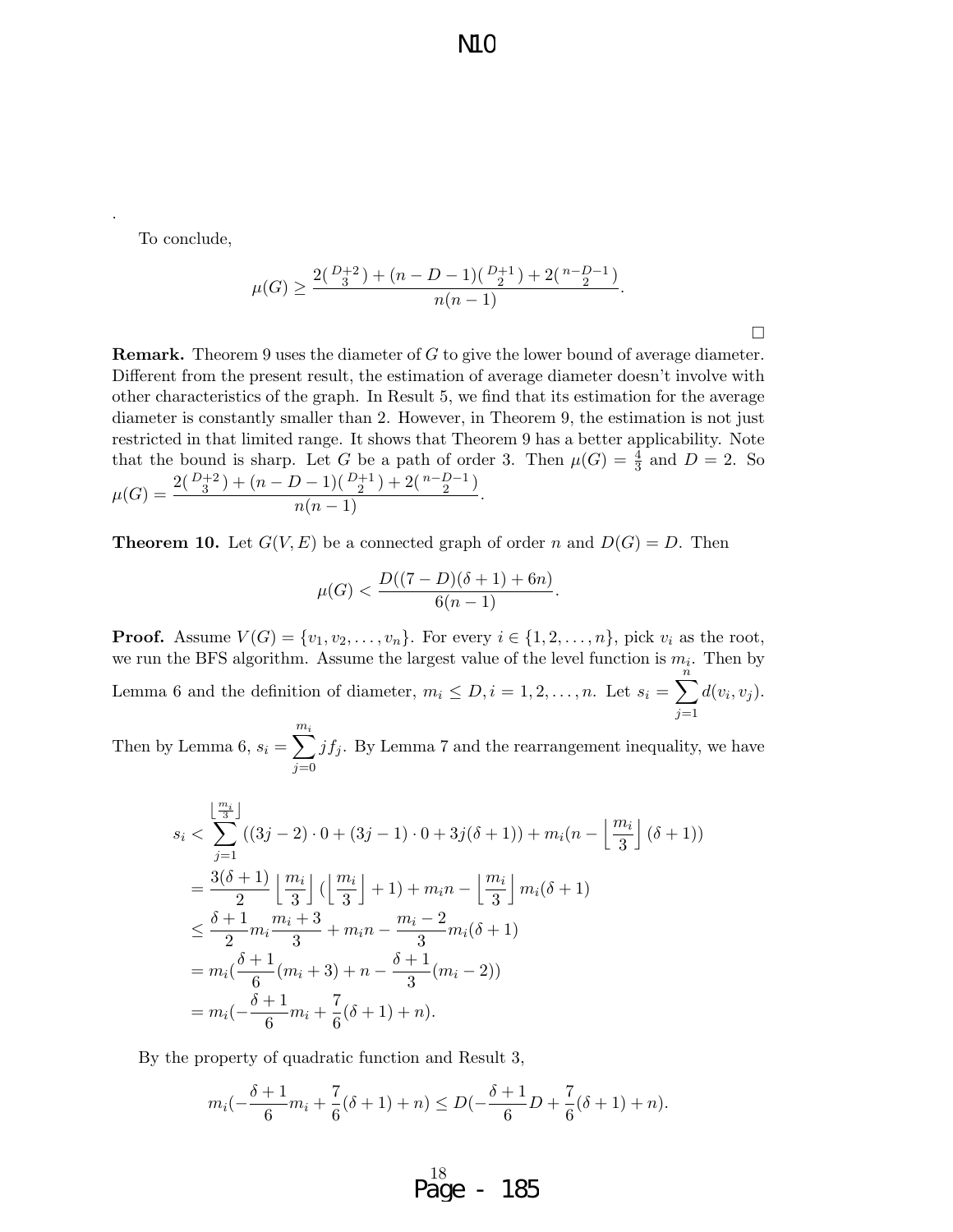N<sub>1</sub>C

Therefore,

$$
\sigma(G) = \sum_{i=1}^{n} s_i < n(D(-\frac{\delta+1}{6}D + \frac{7}{6}(\delta+1) + n)).
$$

Thus,

$$
\mu(G) < \frac{D((7-D)(\delta+1)+6n)}{6(n-1)}.
$$

 $\Box$ 

Remark. Theorem 10 uses minimum degree and the diameter of the graph to give the upper bound of average diameter.

## 5 The Diameter of Directed Graphs

In this section, we will assume that  $G(V, E)$  is a strongly connected directed graph and give bounds of the diameter.

**Theorem 11.** Let  $G(V, E)$  be a strongly connected graph of order n. Let  $\delta^+(G) = \delta^+$ and  $\delta^-(G) = \delta^-$ . Then

$$
\overrightarrow{D}(G) \leq n - (\delta^+ + \delta^-) + 1.
$$

**Proof.** Since  $\delta^+ + \delta^- \leq n-1$ ,  $n - (\delta^+ + \delta^-) + 1 \geq 2$ . So we assume  $\overrightarrow{D}(G) \geq 3$ . Let  $\overrightarrow{D}(G) = \overrightarrow{D}$ . By the definition of directed diameter, there are two vertices  $x, y \in V(G)$ such that  $\overrightarrow{d}(u, v) = \overrightarrow{D}$ . Assume that  $P(v_1, v_2, \ldots, v_{D+1})$  is the shortest path that connects  $u, v$ . Denote

$$
(N^+)'(v_i) = (N^+)(v_i) - \{v_1, v_2, \dots, v_{\overrightarrow{D}+1}\}, i = 1, 2, \dots, \overrightarrow{D} + 1,
$$
  

$$
(N^-)'(v_i) = (N^-)(v_i) - \{v_1, v_2, \dots, v_{\overrightarrow{D}+1}\}, i = 1, 2, \dots, \overrightarrow{D} + 1.
$$

It follows that the number of arcs from  $v_1$  to another vertex in  $\{v_1, v_2, \ldots, v_{\overrightarrow{D}+1}}\}$  is at most one, and the number of arcs from  $\{v_1, v_2, \ldots, v_{\overrightarrow{D}+1}\}$  to  $v_{\overrightarrow{D}+1}$  is at most one. Therefore,

$$
|(N^+)'(v_1)| \ge \delta^+ - 1, |(N^-)'(v_{\overrightarrow{D}+1})| \ge \delta^- - 1.
$$

If  $(N^+)'(v_1) \cap (N^-)'(v_{\overrightarrow{D}+1}) \neq \emptyset$ , say  $w \in (N^+)'(v_1) \cap (N^-)'(v_{\overrightarrow{D}+1})$ , then  $P(v_1, w, v_{\overrightarrow{D}+1})$ is a shorter path to connect  $u, v$ , a contradiction. Therefore  $(N^+)'(v_1) \cap (N^-)'(v_{\overrightarrow{D}+1}) = \emptyset$ . It follows that

$$
n \geq \overrightarrow{D} + 1 + |(N^+)'(v_1)| + |(N^-)'(v_{\overrightarrow{D}+1})| \geq \overrightarrow{D} + 1 + \delta^+ - 1 + \delta^- - 1 = \overrightarrow{D} + \delta^+ + \delta^- - 1.
$$

So,

$$
\overrightarrow{D}(G) \le n - (\delta^+ + \delta^-) + 1.
$$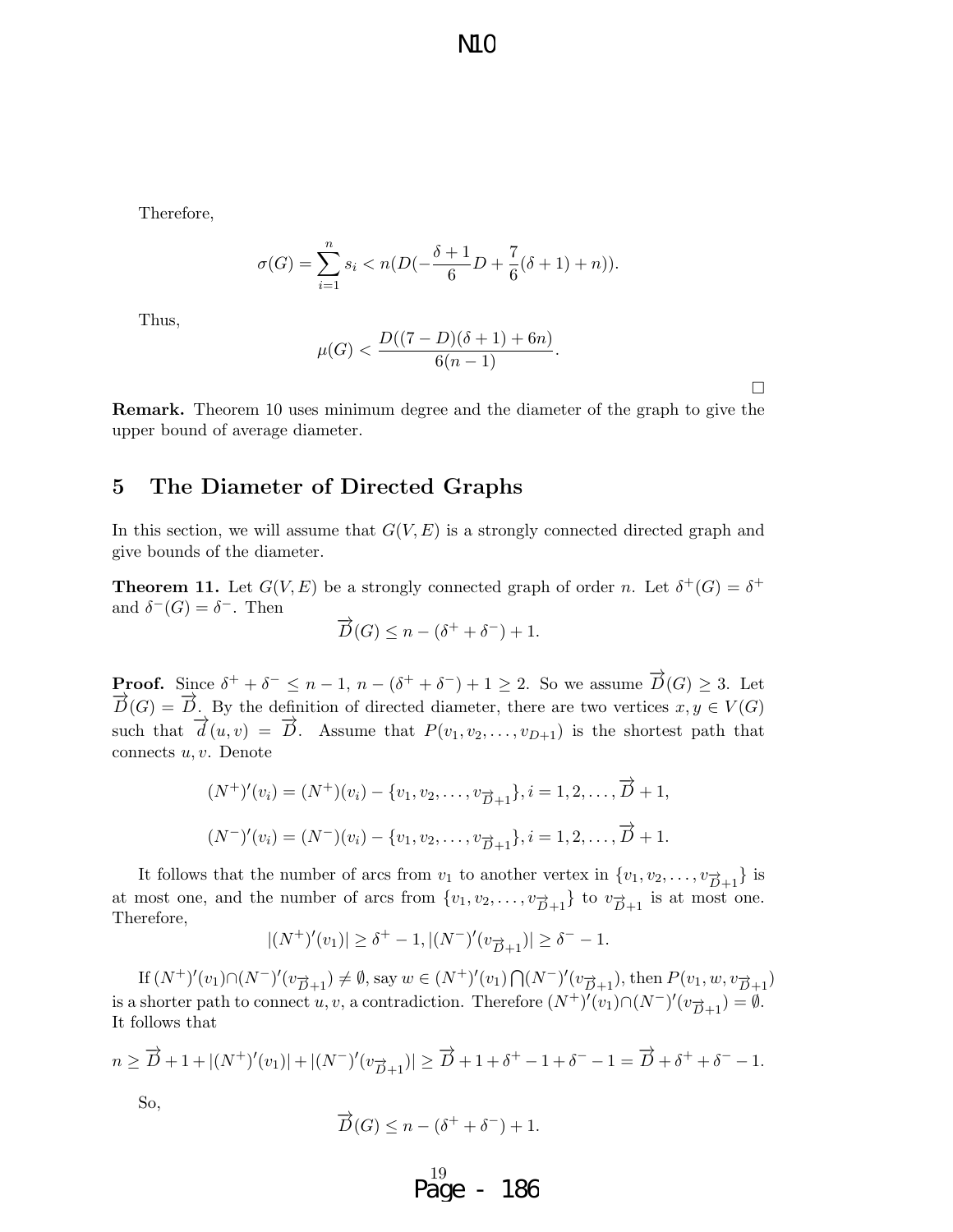$\Box$ 

Remark. Theorem 11 uses minimum in-degree and out-degree to give the upper bound of directed diameter. And the bound is sharp. Let  $G$  be a directed cycle of order  $n$ . Then  $\delta^+ = 1, \delta^- = 1$ , and  $\overrightarrow{D}(G) = n = n - (\delta^+ + \delta^-) + 1$ .

**Theorem 12.** Let  $G(V, E)$  be a strongly connected graph of order n and  $\overrightarrow{D}(G) = \overrightarrow{D}$ . Then

$$
\overrightarrow{\mu}(G)\geq \frac{4(\overrightarrow{D}_3^{+2})+4(\overrightarrow{D}_2^{+1})+4\overrightarrow{D}+\overrightarrow{D}(\overrightarrow{D}+5)(n-\overrightarrow{D}-1)+12\big(\,n-\overrightarrow{D}-1\,\big)}{4n(n-1)}.
$$

**Proof.** By the definition of directed diameter, there are two vertices  $x, y \in V(G)$  such that  $\overrightarrow{d}(u, v) = \overrightarrow{D}$ . Assume that  $P(v_1, v_2, \ldots, v_{\overrightarrow{D}+1})$  is the shortest path that connects u, v. Then for any  $i, j \in \{1, 2, ..., \overrightarrow{D} + 1\}, i < j$ ,  $\overrightarrow{d}(v_i, v_j) = j - i$ . Assume that  $G - \{v_1, v_2, \dots, v_{\overrightarrow{D}+1}\} = G^*$ . To complete our proof, we will consider two cases. Case 1  $V(G^*) \neq \emptyset$ .

By Lemma 3, for any  $i, j \in \{1, 2, \ldots, \overrightarrow{D} + 1\}, i < j, x \in V(G^*)$ , we have  $\overrightarrow{d}(v_i, x) + \overrightarrow{d}(x, v_j) \geq \overrightarrow{d}(v_i, v_j) = j - i.$ 

Since  $\forall x, y \in V(G), x \neq y$ , if  $\overrightarrow{d}(x, y) = 1$ ,  $\overrightarrow{d}(y, x) \geq 2$ . Therefore for any  $x, y \in V(G)$ with  $x \neq y$ ,  $\overrightarrow{d}(x,y) + \overrightarrow{d}(y,x) \geq 3$ . It follows that

$$
\sum_{\substack{x \in V(G^*), \\ y \notin V(G^*)}} \overrightarrow{d}(x,y) + \sum_{\substack{x \notin V(G^*), \\ y \in V(G^*)}} \overrightarrow{d}(x,y)
$$
\n
$$
\geq \sum_{x \in V(G^*)} \left( \sum_{i=1}^{\left[\frac{\vec{D}+1}{2}\right]} (\overrightarrow{d}(v_i,x) + \overrightarrow{d}(x,v_{\vec{D}+2-i}) + \overrightarrow{d}(v_{\vec{D}+2-i},x) + \overrightarrow{d}(x,v_i)))
$$
\n
$$
\geq \sum_{x \in V(G^*)} \left( \sum_{i=1}^{\left[\frac{\vec{D}+1}{2}\right]} (\overrightarrow{D}+2-2i+2) \right)
$$
\n
$$
\geq \sum_{x \in V(G^*)} \left( \sum_{i=1}^{\left[\frac{\vec{D}+1}{2}\right]} (\overrightarrow{D}-2i+4) \right)
$$
\n
$$
= \left( \frac{\overrightarrow{D}+1}{2} \right) (\overrightarrow{D} - \left( \frac{\overrightarrow{D}+1}{2} \right) + 3)(n - \overrightarrow{D} - 1)
$$
\n
$$
\geq \frac{\overrightarrow{D}(\overrightarrow{D}+5)(n - \overrightarrow{D} - 1)}{4}.
$$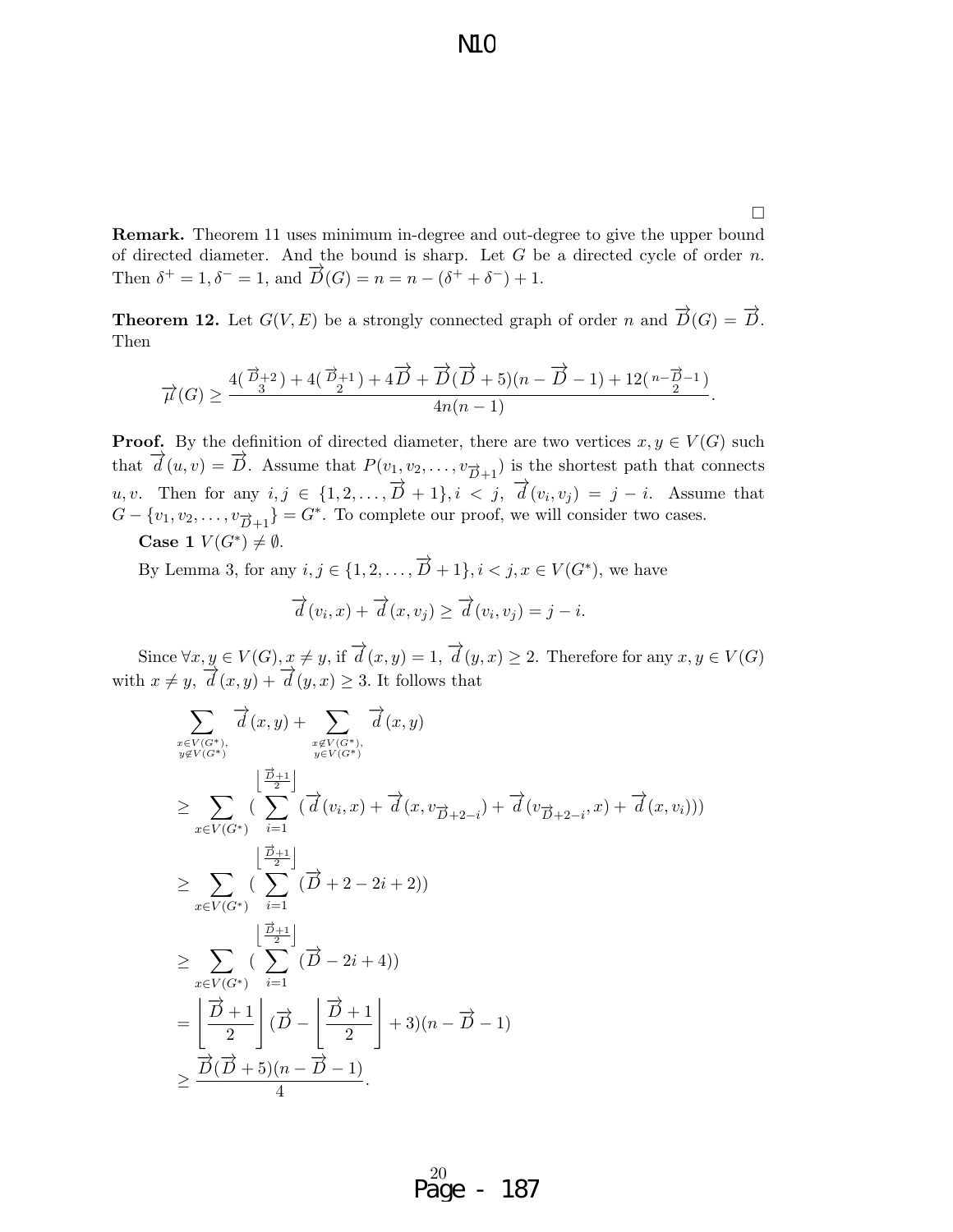N1<sub>C</sub>

Therefore,

$$
\overrightarrow{\sigma}(G) = \sum_{\substack{x,y \notin V(G^*), \\ x \neq y}} \overrightarrow{d}(x,y) + \sum_{\substack{x \in V(G^*), \\ y \notin V(G^*)}} \overrightarrow{d}(x,y) + \sum_{\substack{x \notin V(G^*), \\ y \in V(G^*)}} \overrightarrow{d}(x,y) + \sum_{\substack{x,y \in V(G^*), \\ x \neq y}} \overrightarrow{d}(x,y)
$$
  
\n
$$
\geq (\overrightarrow{D}_{3}+2) + ((\overrightarrow{D}_{2}+1) + \overrightarrow{D}) + \frac{\overrightarrow{D}(\overrightarrow{D}+5)(n-\overrightarrow{D}-1)}{4} + 3(n-\overrightarrow{D}-1).
$$

It follows that

$$
\overrightarrow{\mu}(G)\geq \frac{4(\overrightarrow{D}_3+2)+4(\overrightarrow{D}_2+1)+4\overrightarrow{D}+\overrightarrow{D}(\overrightarrow{D}+5)(n-\overrightarrow{D}-1)+12\binom{n-\overrightarrow{D}-1}{2}}{4n(n-1)}.
$$

Case 2  $V(G^*) = \emptyset$ .

In this case

$$
\overrightarrow{\sigma}(G) = \sum_{1 \le i < j \le D+1} \overrightarrow{d}(v_i, v_j) + \sum_{1 \le i < j \le D+1} \overrightarrow{d}(v_j, v_i)
$$
\n
$$
\ge \sum_{1 \le i < j \le D+1} (j - i) + (\sum_{1 \le i < j \le D+1} 1) + \overrightarrow{D} \cdot 1
$$
\n
$$
= (\frac{D+2}{3}) + (\frac{D+1}{2}) + \overrightarrow{D}.
$$

Therefore,

$$
\overrightarrow{\mu}(G) \ge \frac{\left(\frac{D+2}{3}\right) + \left(\frac{D+1}{2}\right) + \overrightarrow{D}}{n(n-1)} = \frac{4(\frac{\overrightarrow{D}+2}{3}) + 4(\frac{\overrightarrow{D}+1}{2}) + 4\overrightarrow{D} + \overrightarrow{D}(\overrightarrow{D}+5)(n-\overrightarrow{D}-1) + 12\left(\frac{n-\overrightarrow{D}-1}{2}\right)}{4n(n-1)}.
$$

To conclude,

$$
\overrightarrow{\mu}(G)\geq \frac{4(\overrightarrow{D}_3+2)+4(\overrightarrow{D}_2+1)+4\overrightarrow{D}+\overrightarrow{D}(\overrightarrow{D}+5)(n-\overrightarrow{D}-1)+12\binom{n-\overrightarrow{D}-1}{2}}{4n(n-1)}.
$$

 $\Box$ 

Remark. Theorem 12 uses the directed diameter to give the lower bound of average directed diameter. Theorem 12 is actually an analogy of Theorem 9 in directed graphs. And the bound is sharp. Let G be a directed cycle of order 3. Then  $\overrightarrow{D}(G) = 2$  and  $\overrightarrow{\mu}(G) = \frac{3}{2}$ . So

$$
\overrightarrow{\mu}(G)=\frac{4(\overrightarrow{D}_3^{+2})+4(\overrightarrow{D}_2^{+1})+4\overrightarrow{D}+\overrightarrow{D}(\overrightarrow{D}+5)(n-\overrightarrow{D}-1)+12\left(\frac{n-\overrightarrow{D}-1}{2}\right)}{4n(n-1)}.
$$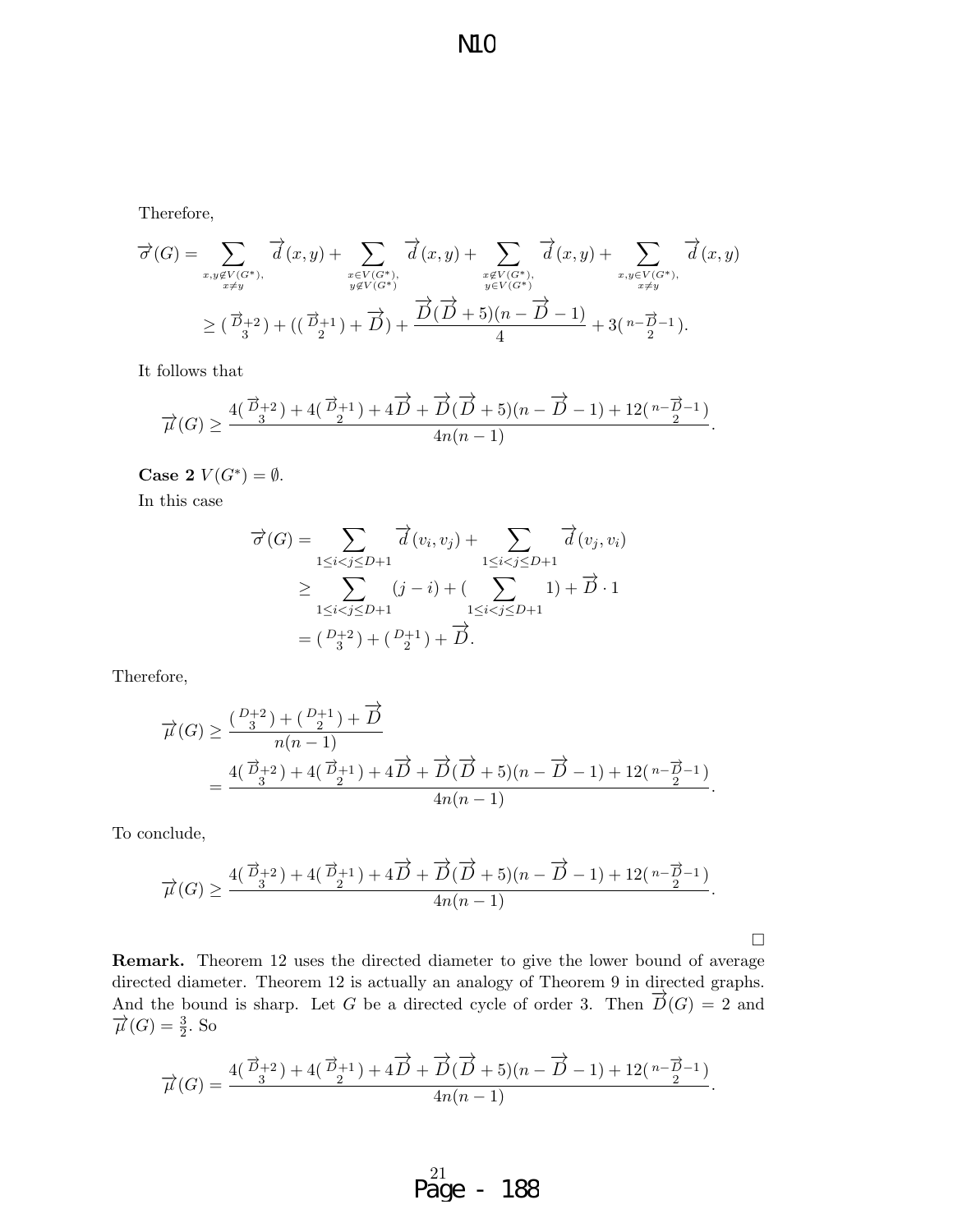## 6 Conclusion

Through this paper, we give several estimations for the diameter and the average diameter of connected simple graph, and we also do the comparison between our results and the present results. Theorem 2 is the development of Result 3, while Theorem 1, 4, 5, 11 are the estimations by using other ordinary characteristics of graph. Other estimations are based on new perspectives, including minimum edge degree (Theorem 3), number of vertex-disjoint cycles (Theorem 7), connectivity (Theorem 8) and Hamilton cycle (Theorem 6). We also use the diameter of the connected simple graph to estimate its average diameter (Theorem 9,10,12).

Apart from our present result, we plan to further study the diameter. Firstly, we plan to estimate characteristics of the graph by the diameter. Secondly, since the estimations for directed graph are simply the analogy of those for undirected graph, we plan to give more estimations for directed graph from distinct perspectives. Thirdly, we will do research on estimations for the diameter when several characteristics are given at the same time. Finally, we are going to study the diameter of weighted graph.

## 7 Acknowledgement

First of all, we would like to express our gratitude to our mentor Mr. Jia for the fully support and help. He's been accompanied with us during this struggling time all along. We would also like to extend our sincere appreciation to Professor Junliang Cai and Professor Mei Lu for their advice and guidance to us in completing the paper. Moreover, we gratefully acknowledge the support of Mr. Karl. Furthermore, special thanks should go to Mr. Pan, Mr. Wei. Finally we are indebted to our parents for their support.

## References

- [1] J.Xu, Graph Theory And Its Applications(Press of University of Science and Technology of China, Beijing, 2010).
- [2] J.A. Bondy and U.S.R. Murty, Graph Theory with Applications, MacMillan, New York, 1976.
- [3] H.Ren, Lectures for mathematic Olympiad, graph theory(Shanghai Scientific & Technological Education Publishing House, Shanghai, 2009).
- [4] M.C. Heydemann, J.C. Meyer and D. Sotteau, On Forwarding Indices Of Networks, Discrete Applied Mathematics, 23(1989)103-123.
- [5] Oystein Ore. Diameters in Graphs, Journal Of Combinatorial Theory, 5(1968)75-81.
- [6] Roger C. Entringer, Douglas E. Jackson, and Peter J. Slater. Geodetic Connectivity of Graphs, IEEE Transactions On Circuits And Systems, (1977)460-463.

$$
P_{\text{age}}^{22} - 189
$$